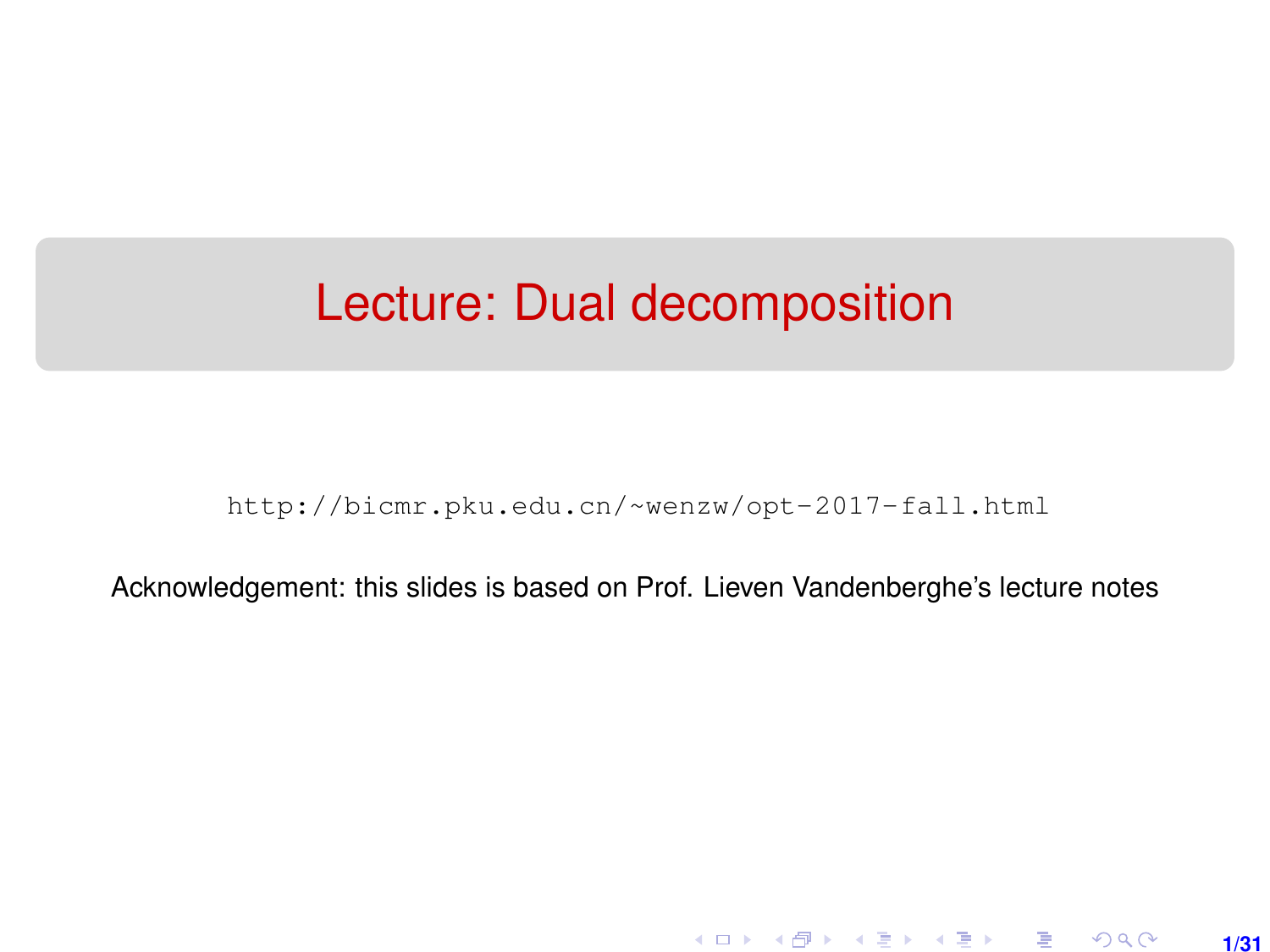- introduction: dual methods
- gradient and subgradient of conjugate

**2/31**

**KOD KAD KED KED E YOUR** 

- **o** dual decomposition
- network utility maximization
- **•** network flow optimization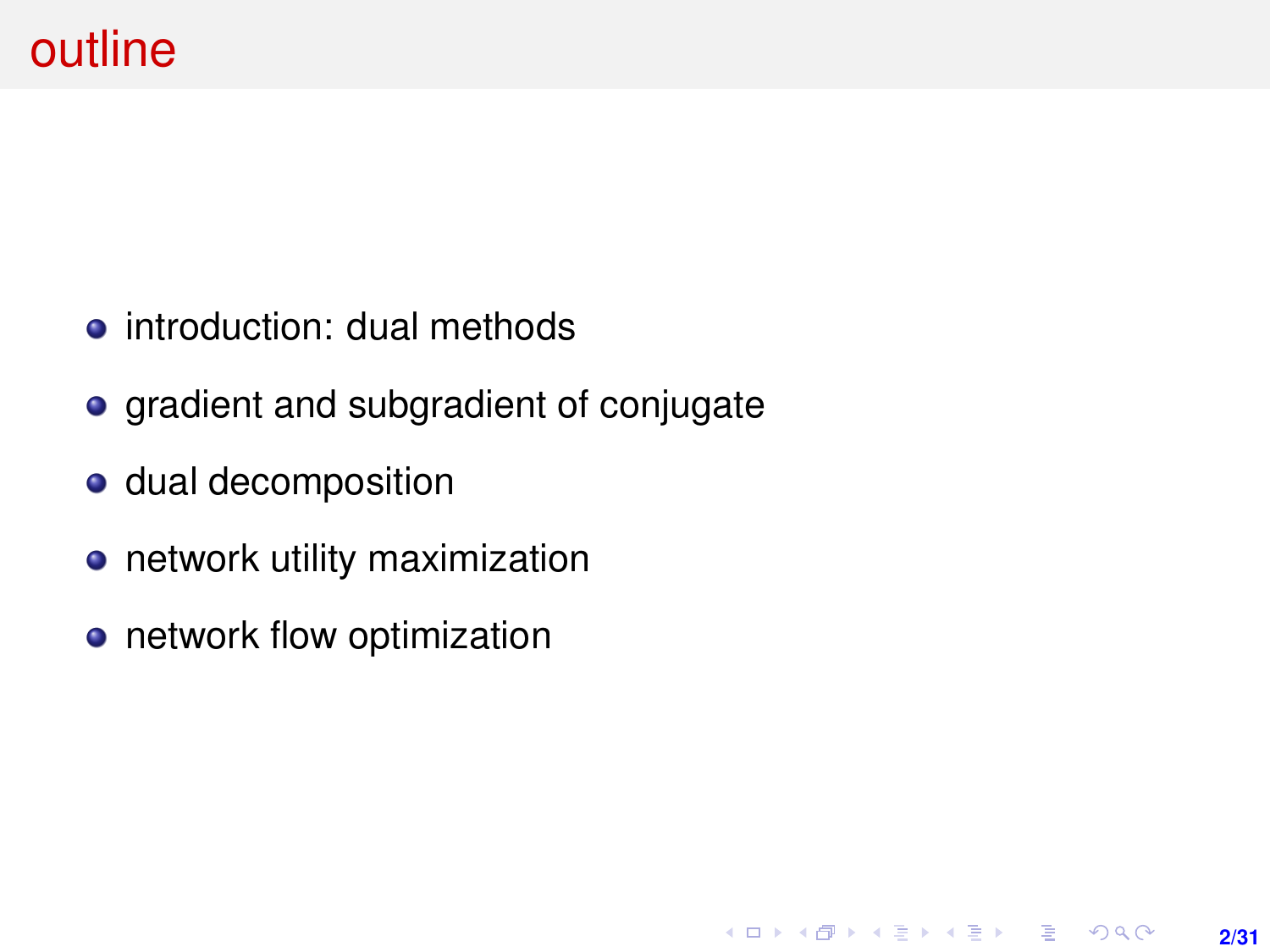### Duality and conjugates

**primal problem** ( $A \in \mathbb{R}^{m \times n}$ ,  $f$  and  $g$  convex)

min  $f(x) + g(Ax)$ 

**Lagrangian** (after introducing new variable  $y = Ax$ )

$$
f(x) + g(y) + z^T (Ax - y)
$$

#### **dual function**

$$
\inf_{x} (f(x) + z^{T}Ax) + \inf_{y} (g(y) - z^{T}y) = -f^{*}(-A^{T}z) - g^{*}(z)
$$

**dual problem**

$$
\max \quad -f^*(-A^Tz) - g^*(z)
$$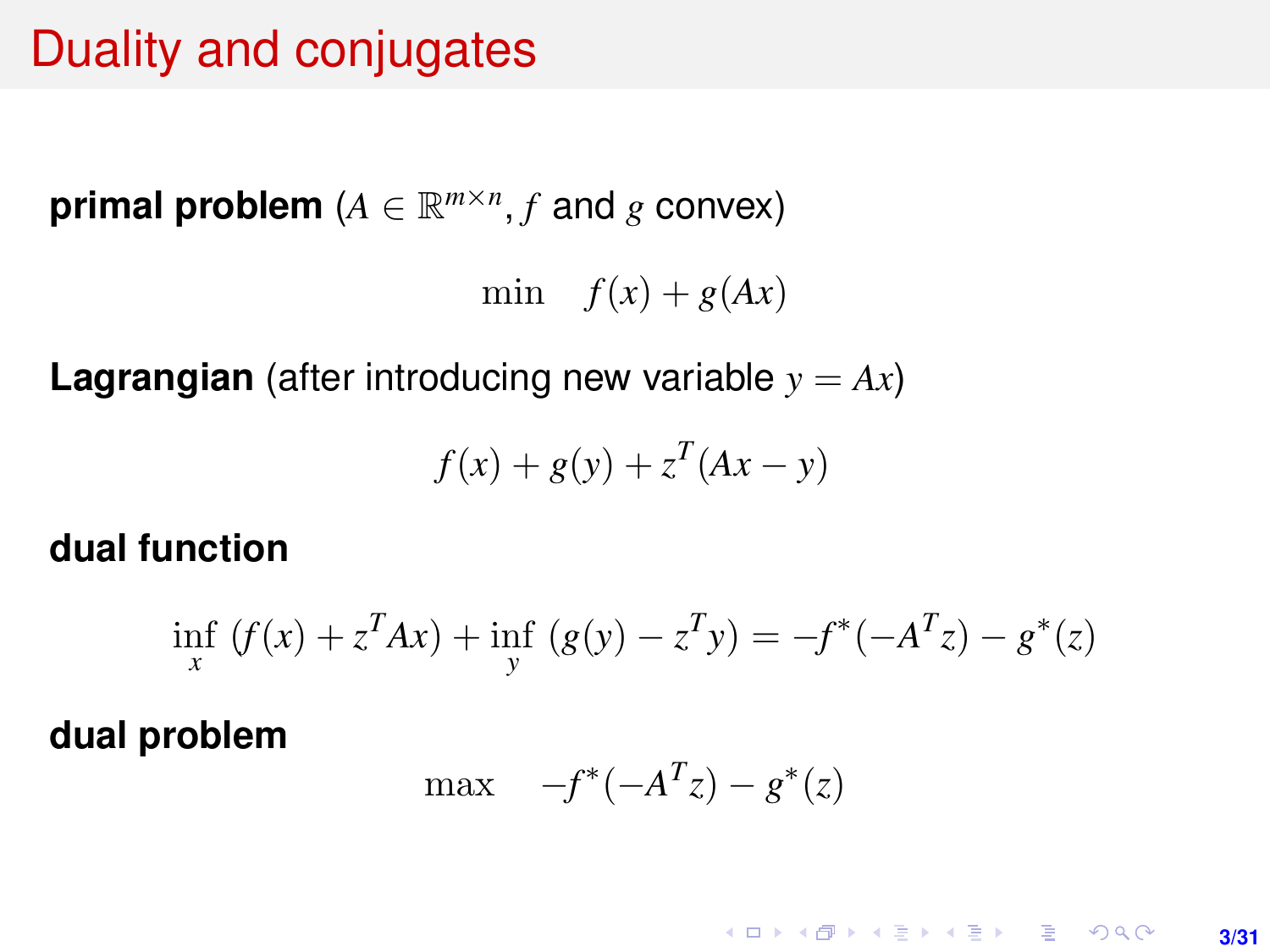### **Examples**

#### **equality constraints:**  $g$  is indicator for  $\{b\}$

$$
\begin{array}{ll}\n\text{min} & f(x) \\
\text{s.t.} & Ax = b\n\end{array} \quad \text{max} \quad -b^T z - f^*(-A^T z)
$$

**linear inequality constraints:** *g* is indicator for  $\{y | y \leq b\}$ 

$$
\min f(x) \qquad \max \quad -b^T z - f^*(-A^T z)
$$
\n
$$
\text{s.t.} \quad Ax \leq b \qquad \text{s.t.} \quad z \geq 0
$$

**norm regularization:***g*(*y*) =  $||y - b||$ 

min 
$$
f(x) + ||Ax - b||
$$
 max  $-bTz - f*(-ATz)$   
s.t.  $||z||_* \le 1$ 

**KORKAPRA EX KEY EL YOUN 4/31**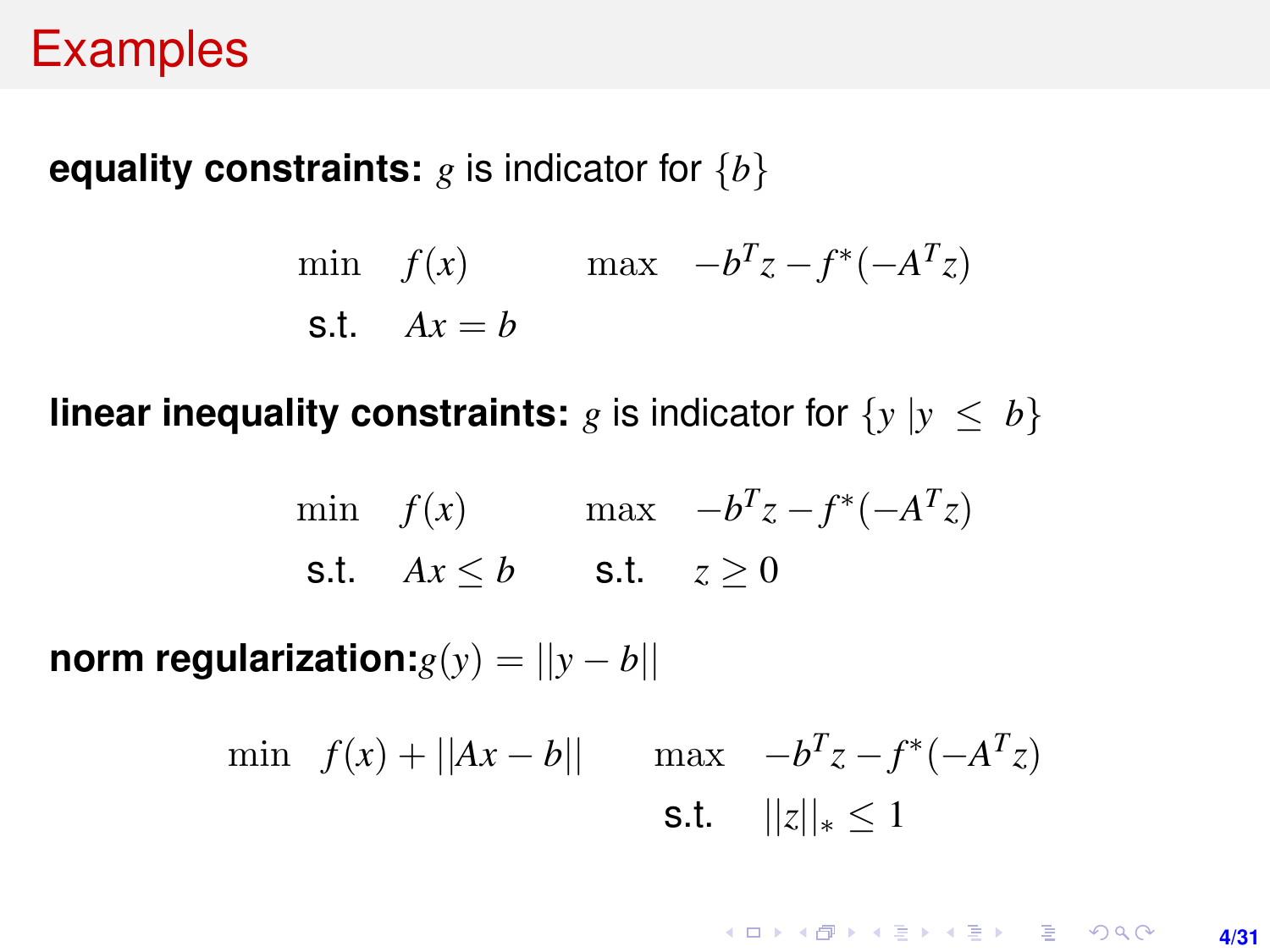apply first-order method to dual problem

$$
\max \quad -f^*(-A^Tz) - g^*(z)
$$

reasons why dual problem may be easier for first-order method:

- dual problem is unconstrained or has simple constraints
- **•** dual objective is differentiable or has a simple nondifferentiable term
- decomposition: exploit separable structure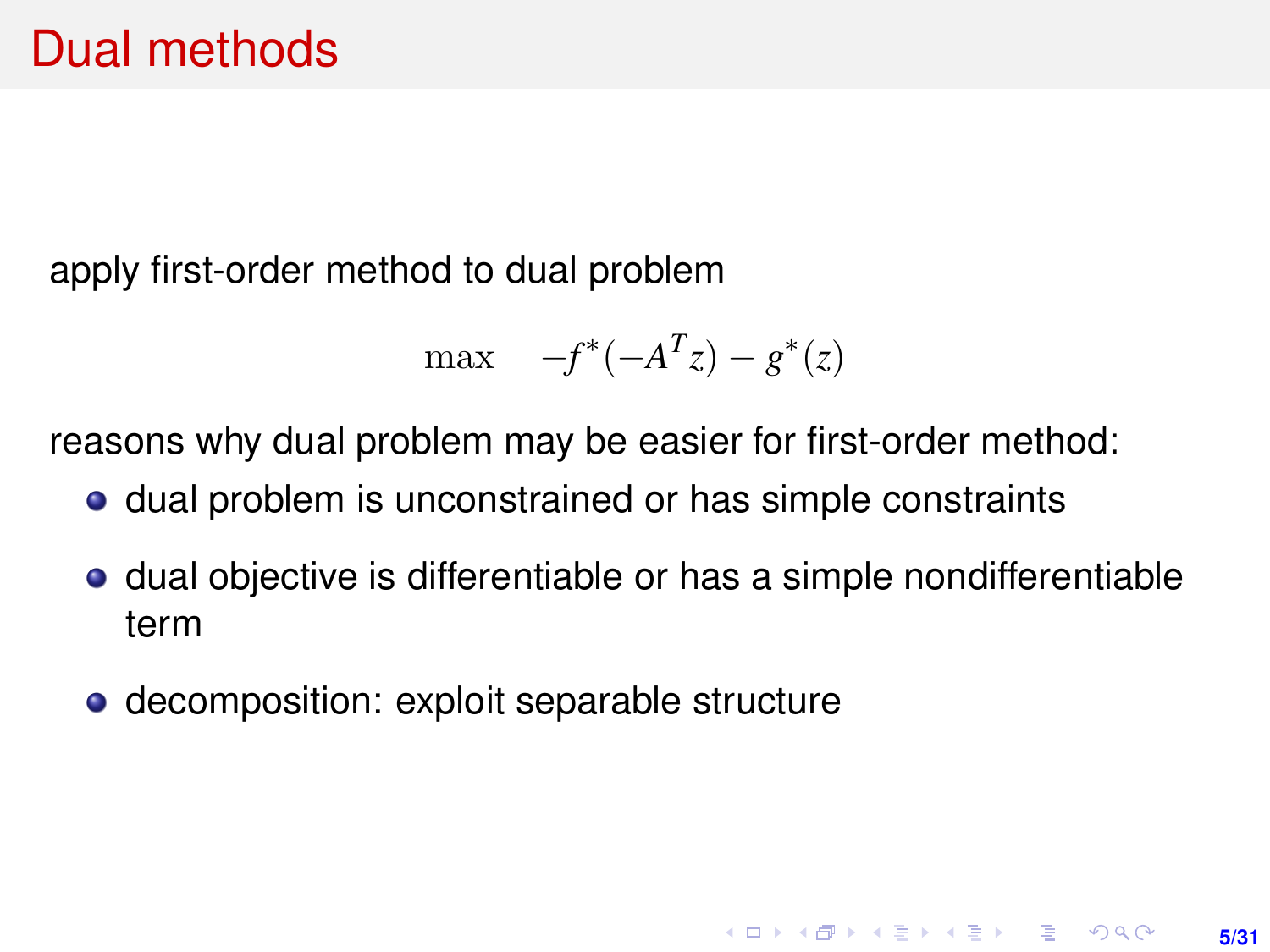- introduction: dual methods
- **gradient and subgradient of conjugate**

**6/31**

**KOD KAD KED KED E YOUR** 

- **o** dual decomposition
- network utility maximization
- **o** network flow optimization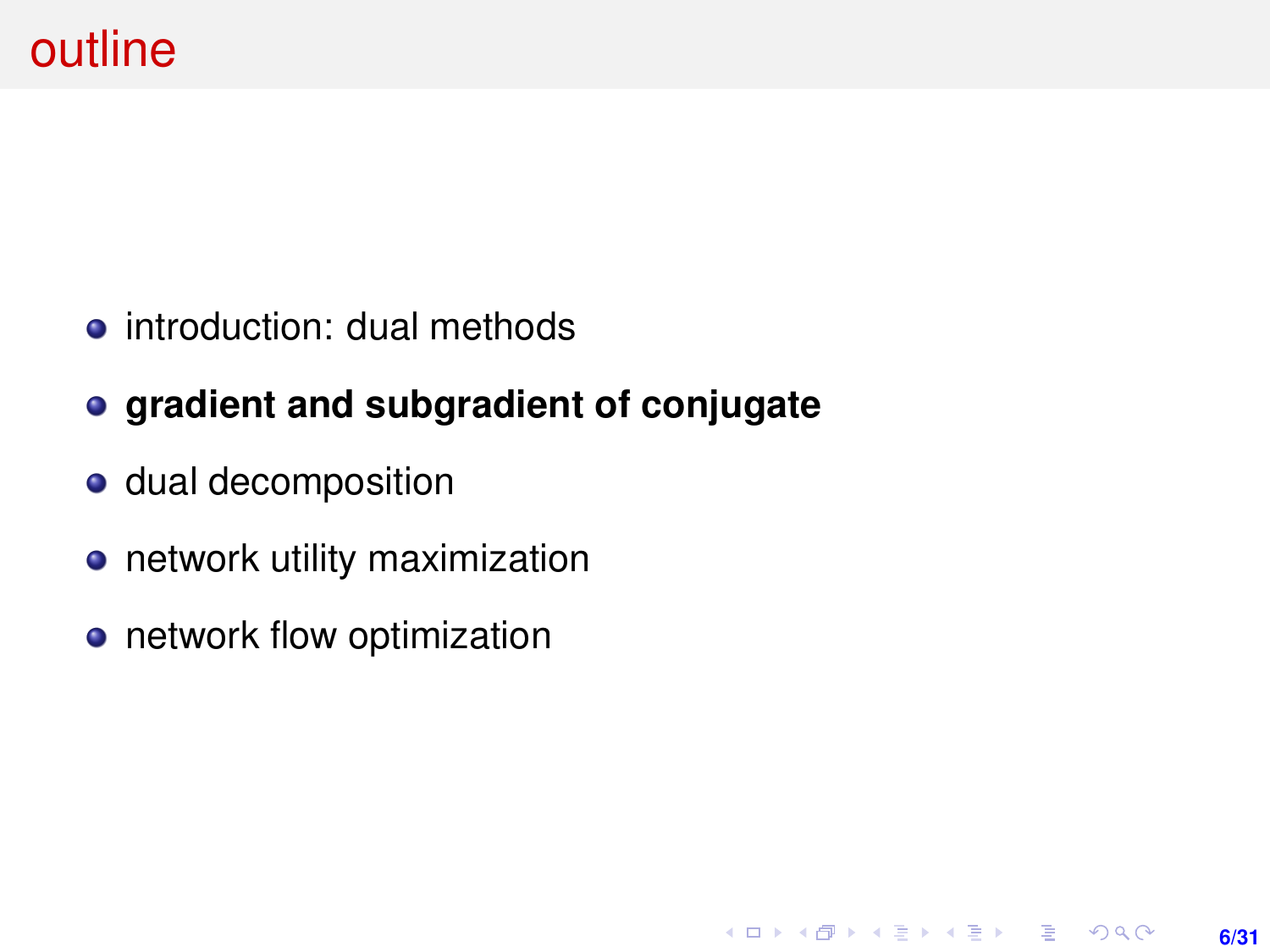# (Sub-)gradients of conjugate function

assume  $f : \mathbb{R}^n \to \mathbb{R}$  is closed and convex with conjugate

$$
f^*(y) = \sup_x (y^T x - f(x))
$$

#### **subgradient**

- *f* ∗ is subdifferentiable on (at least) **int dom** *f* ∗ (page 4-6)
- maximizers in the definition of  $f^*(y)$  are subgradients at  $y$  (page 8-13)

$$
y \in \partial f(x) \iff y^T x - f(x) = f^*(y) \iff x \in \partial f^*(y)
$$

**gradient:** for strictly convex *f* , maximizer in definition is unique if it exists

$$
\nabla f^*(y) = \underset{x}{\operatorname{argmax}}(y^T x - f(x))
$$
 (if maximum is attained)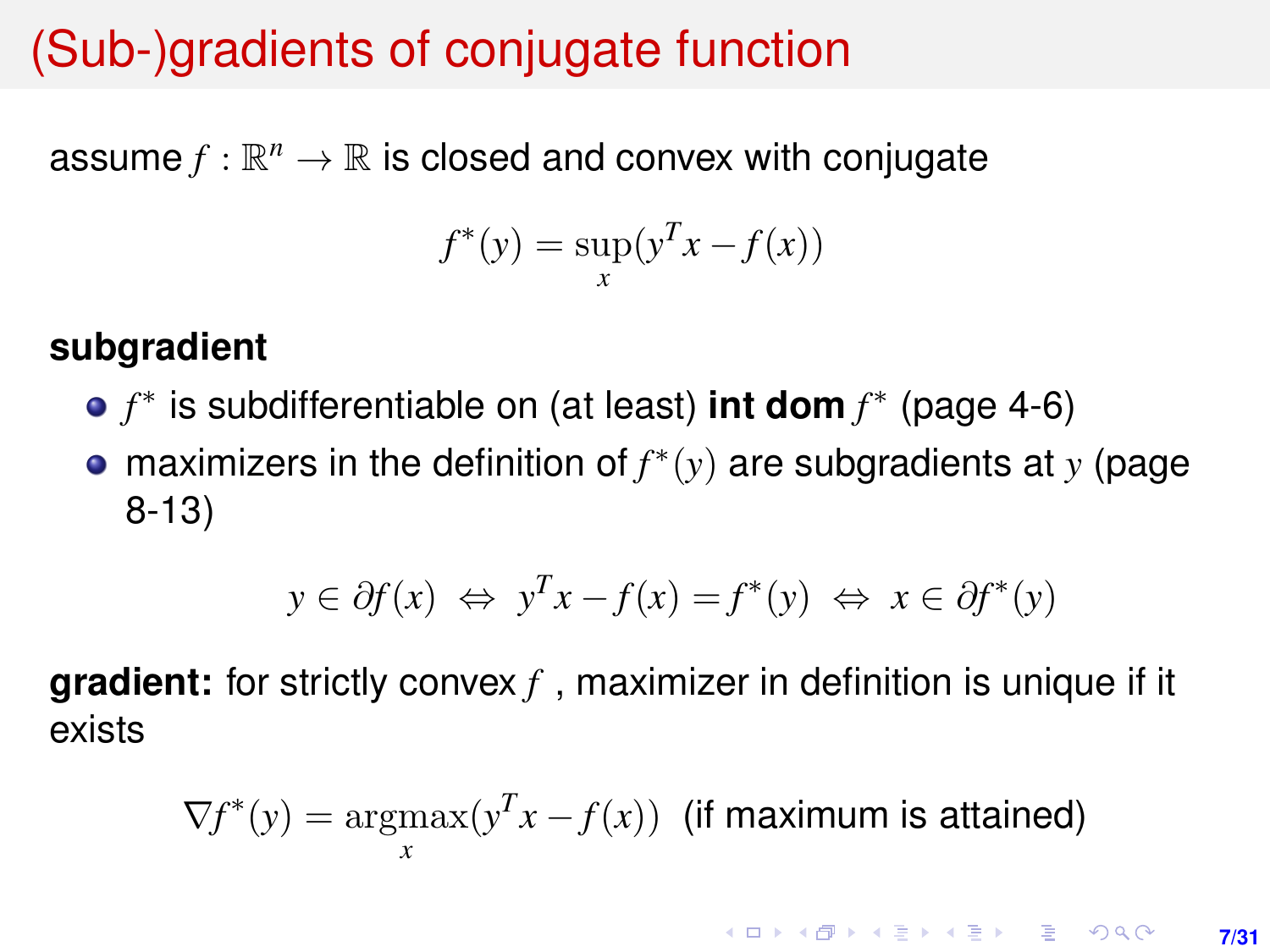### Conjugate of strongly convex function

assume *f* is closed and strongly convex, with parameter  $\mu > 0$ 

- $f^*$  is defined for all  $y$  (*i.e.*, dom  $f^* = \mathbb{R}^n$ )
- *f* ∗ is differentiable everywhere, with gradient

$$
\nabla f^*(y) = \underset{x}{\operatorname{argmax}}(y^T x - f(x))
$$

 $\nabla f^*$  is Lipschitz continuous with constant  $1/\mu$ 

$$
||\nabla f^*(y) - \nabla f^*(y')||_2 \le \frac{1}{\mu} ||y - y'||_2 \ \forall y, y'
$$

**8/31**

**KORKARK (EXIST) E MOOR**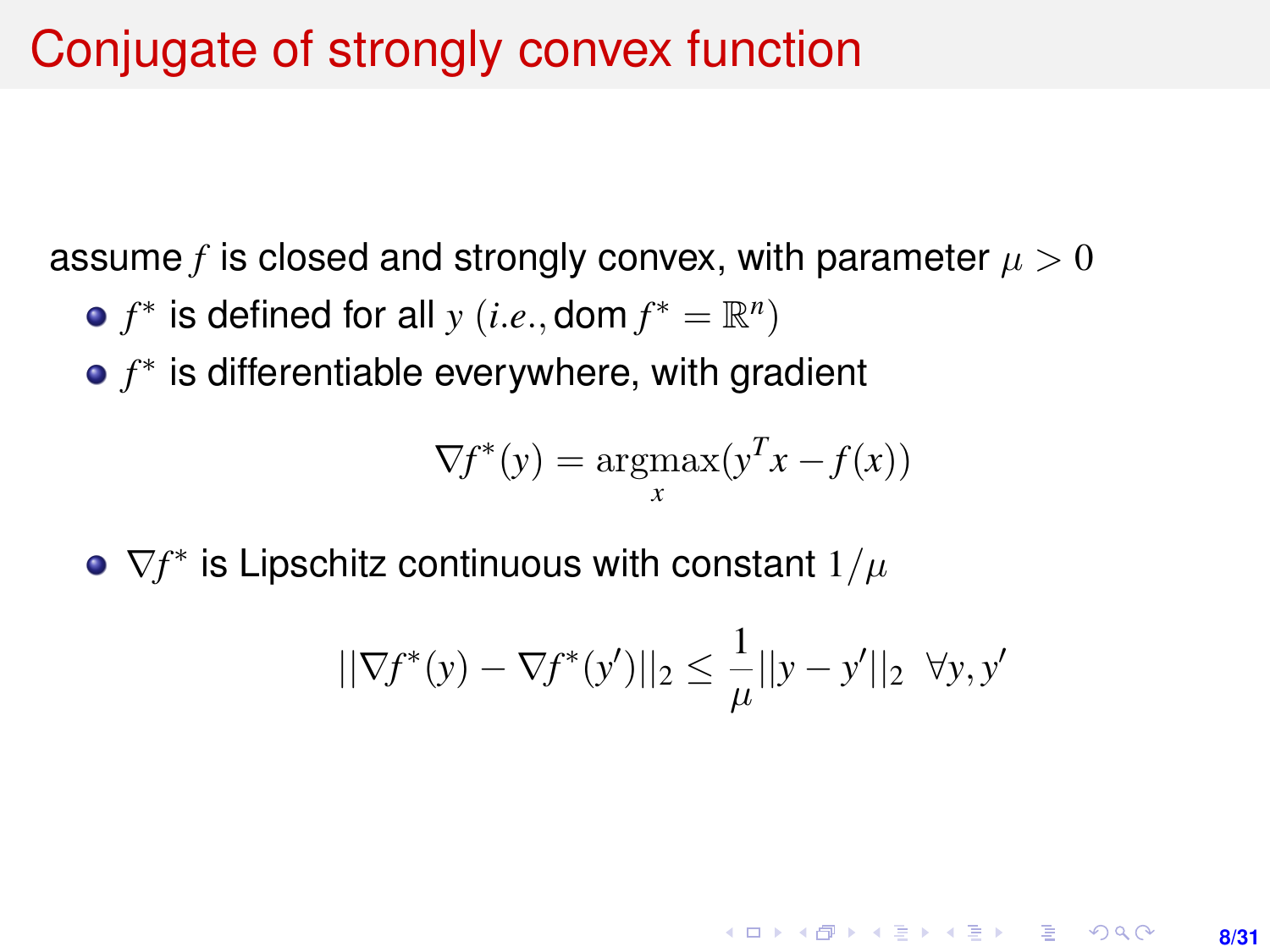**proof:** if *f* is strongly convex and closed

- *y T x* − *f*(*x*) has a unique maximizer *x* for every *y*
- $x$  maximizes  $y^Tx f(x)$  if and only if  $y \in \partial f(x)$ ; from page 8-13

$$
y \in \partial f(x) \iff x \in \partial f^*(y) = \{\nabla f^*(y)\}
$$

hence  $\nabla f^*(y) = \operatorname{argmax}_x(y^T x - f(x))$ 

from convexity of  $f(x) - (\mu/2)x^T x$ :

$$
(y - y')T(x - x') \ge \mu ||x - x'||_2^2 \text{ if } y \in \partial f(x), y' \in \partial f(x')
$$

this is co-coercivity of  $\nabla f^*$  (which implies Lipschitz continuity)

$$
(y - y')^{T} (\nabla f^{*}(y) - \nabla f^{*}(y')) \ge \mu ||\nabla f^{*}(y) - \nabla f^{*}(y')||_{2}^{2}
$$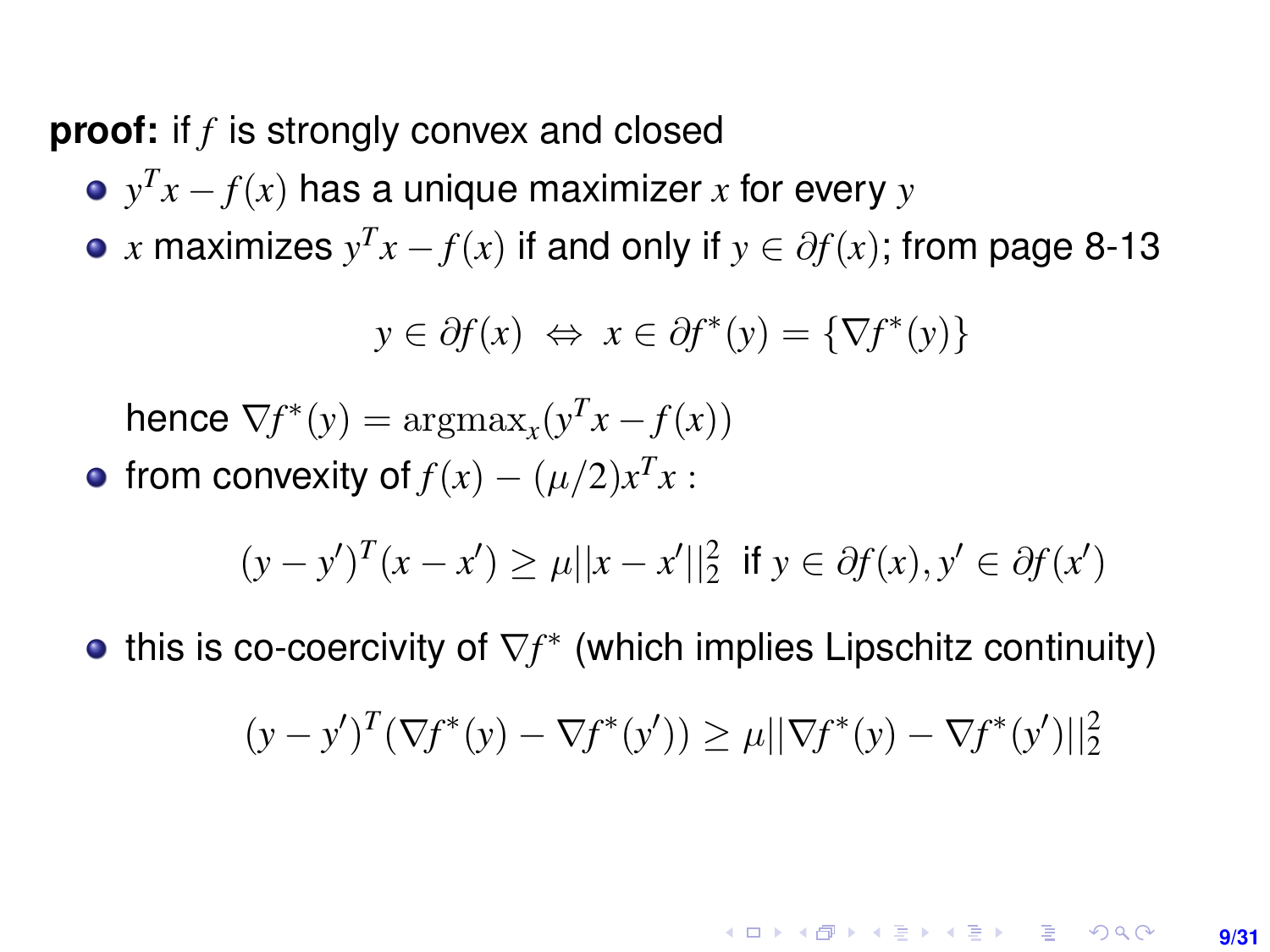- introduction: dual methods
- gradient and subgradient of conjugate

**10/31**

**KORKARK KERKER DRAM** 

### **dual decomposition**

- network utility maximization
- **•** network flow optimization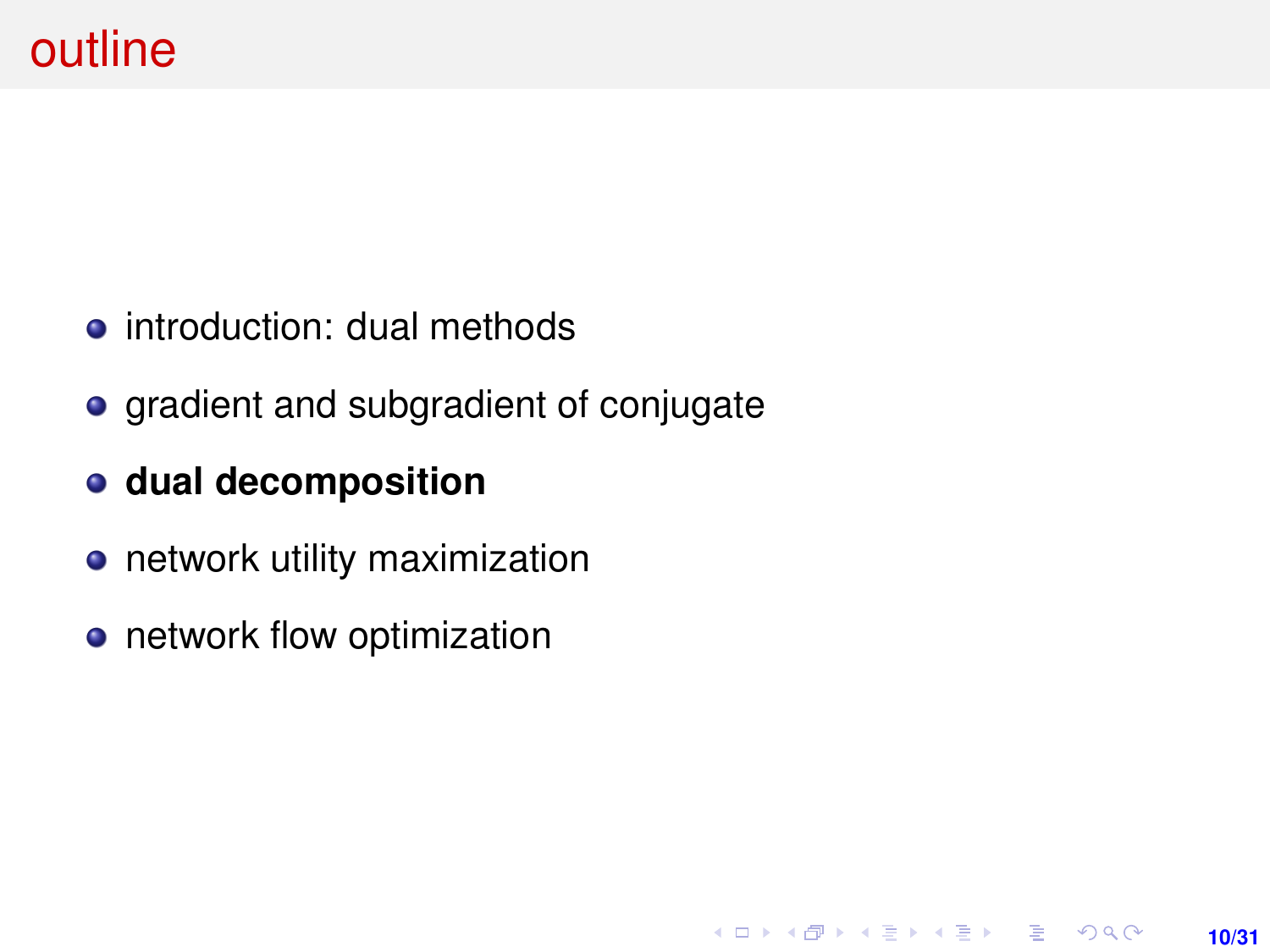### Equality constraints

$$
\begin{aligned}\n\min \quad & f(x) & \min \quad & f^*(-A^Tz) + b^Tz \\
\text{s.t.} \quad & Ax = b\n\end{aligned}
$$

**dual gradient ascent** (assuming **dom**  $f^* = \mathbb{R}^n$ ):

$$
\hat{x} = \underset{x}{\text{argmin}}(f(x) + z^T A x), \ \ z^+ = z + t(A\hat{x} - b)
$$

 $\hat{x}$  is a subgradient of  $f^*$  at  $-A^T z$  (  $i.e., \hat{x} \in \partial f^*(-A^T z)$ )

 $b - A\hat{x}$  is a subgradient of  $f^*(-A^Tz) + b^Tz$  at  $z$ of interest if calculation of  $\hat{x}$  is inexpensive (for example,  $f$  is separable)

> **KORKARK KERKER DRAM 11/31**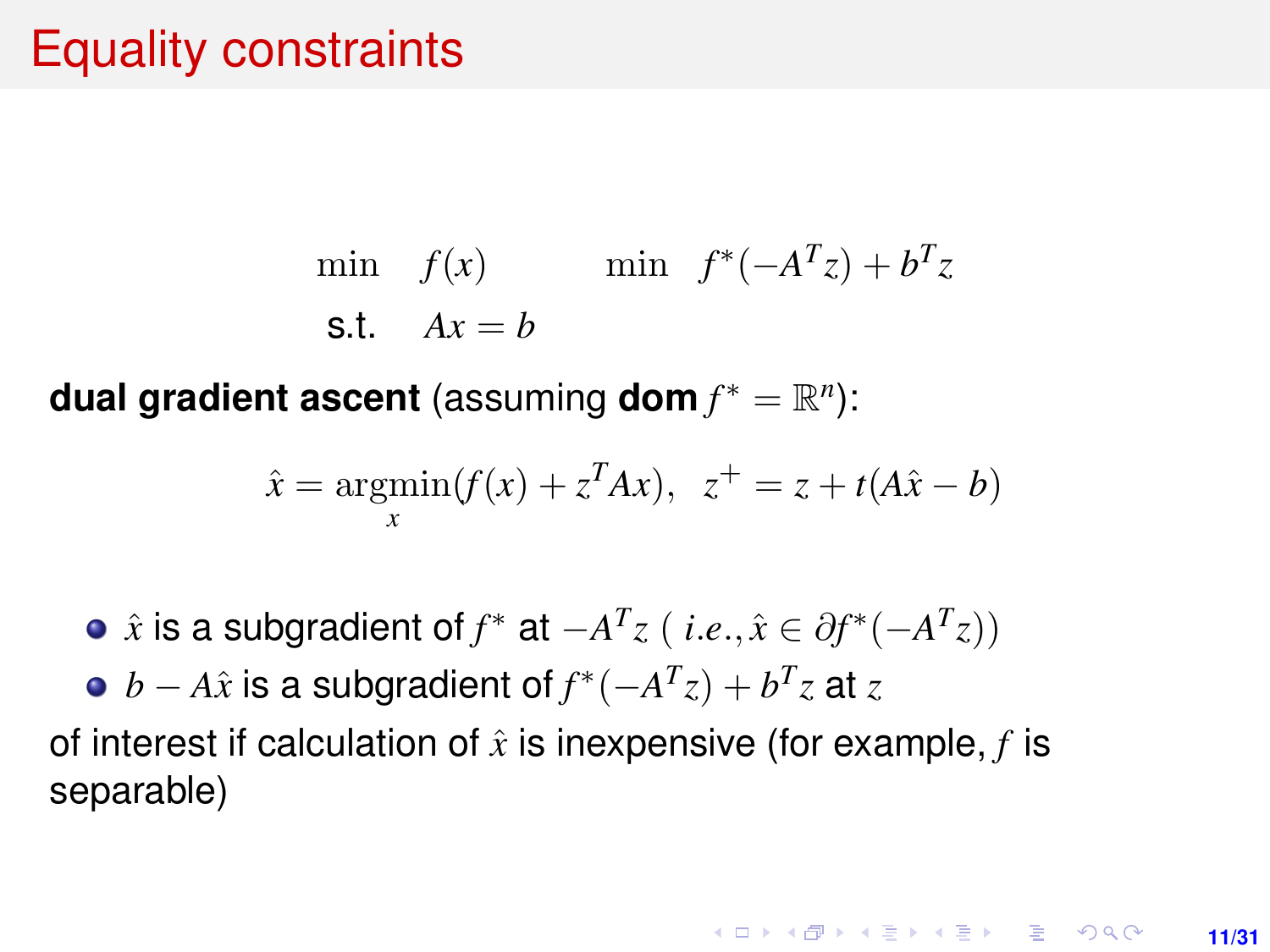# Alternating minimization framework

The Lagrangian function is

$$
L(x, z) = f(x) + z^{\top} (Ax - b).
$$

The problem is equivalent to

$$
\max_{z} \min_{x} L(x, z).
$$

The dual gradient ascent method is equivalent to the following alternating minimization scheme:

$$
x^{k+1} = \underset{x}{\operatorname{argmin}} L(x, z^k)
$$
  
= 
$$
\underset{x}{\operatorname{argmin}} (f(x) + (z^k)^T A x)
$$
  

$$
z^{k+1} = \underset{z}{\operatorname{argmax}} L(x^{k+1}, z) - \frac{1}{2t} ||z - z^k||_2^2
$$
  
= 
$$
z^k + t(Ax^{k+1} - b)
$$

**12/31**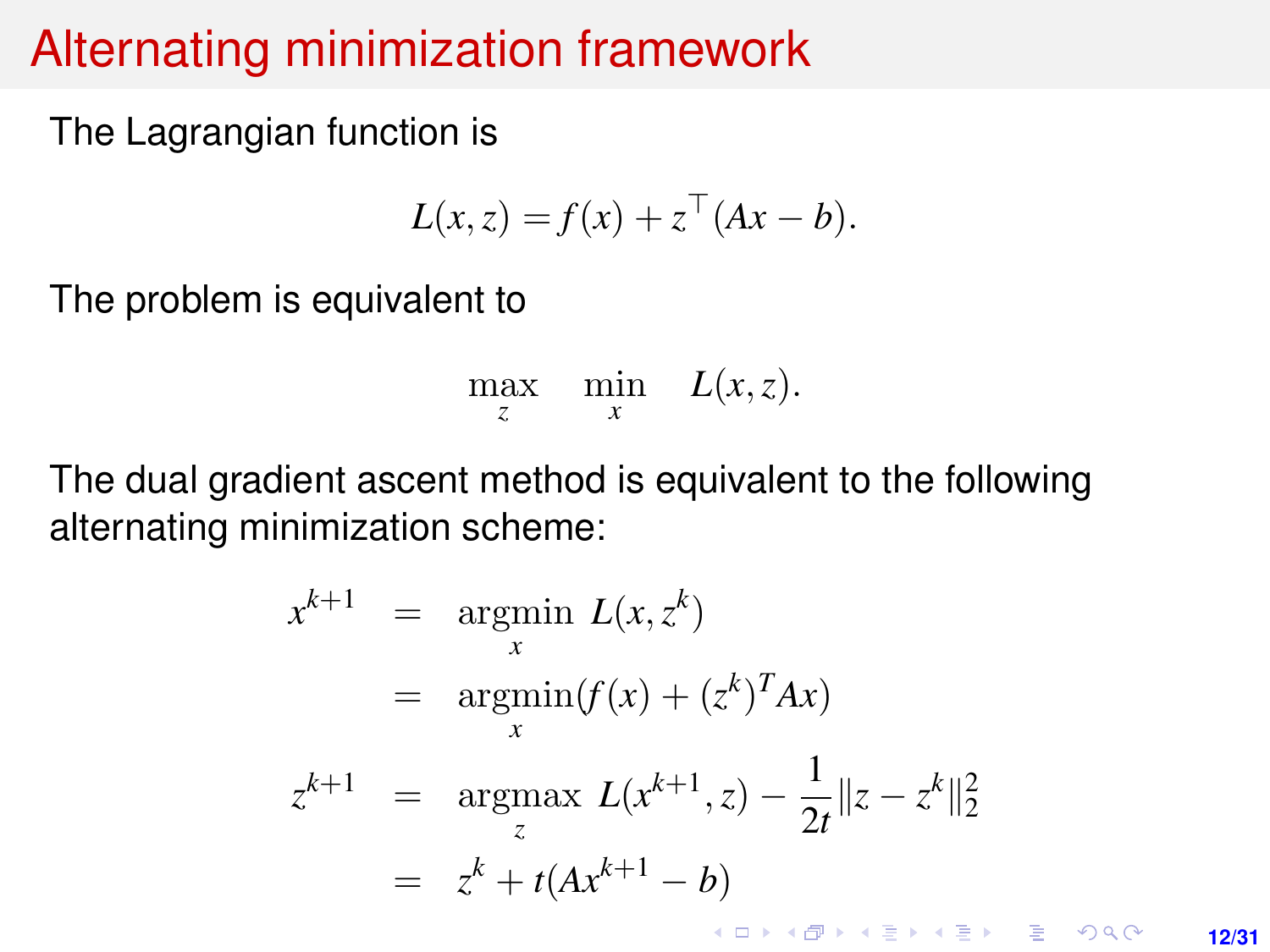## Dual decomposition

#### **convex problem with separable objective**

min  $f_1(x_1) + f_2(x_2)$ s.t.  $A_1x_1 + A_2x_2 \leq b$ 

constraint is *complicating or coupling* constraint

#### **dual problem**

$$
\begin{aligned}\n\max \quad &-f_1^*(-A_1^Tz) - f_2^*(-A_2^Tz) - b^Tz \\
\text{s.t.} \quad & z \ge 0\n\end{aligned}
$$

can be solved by (sub-)gradient projection if  $z \geq 0$  is the only constraint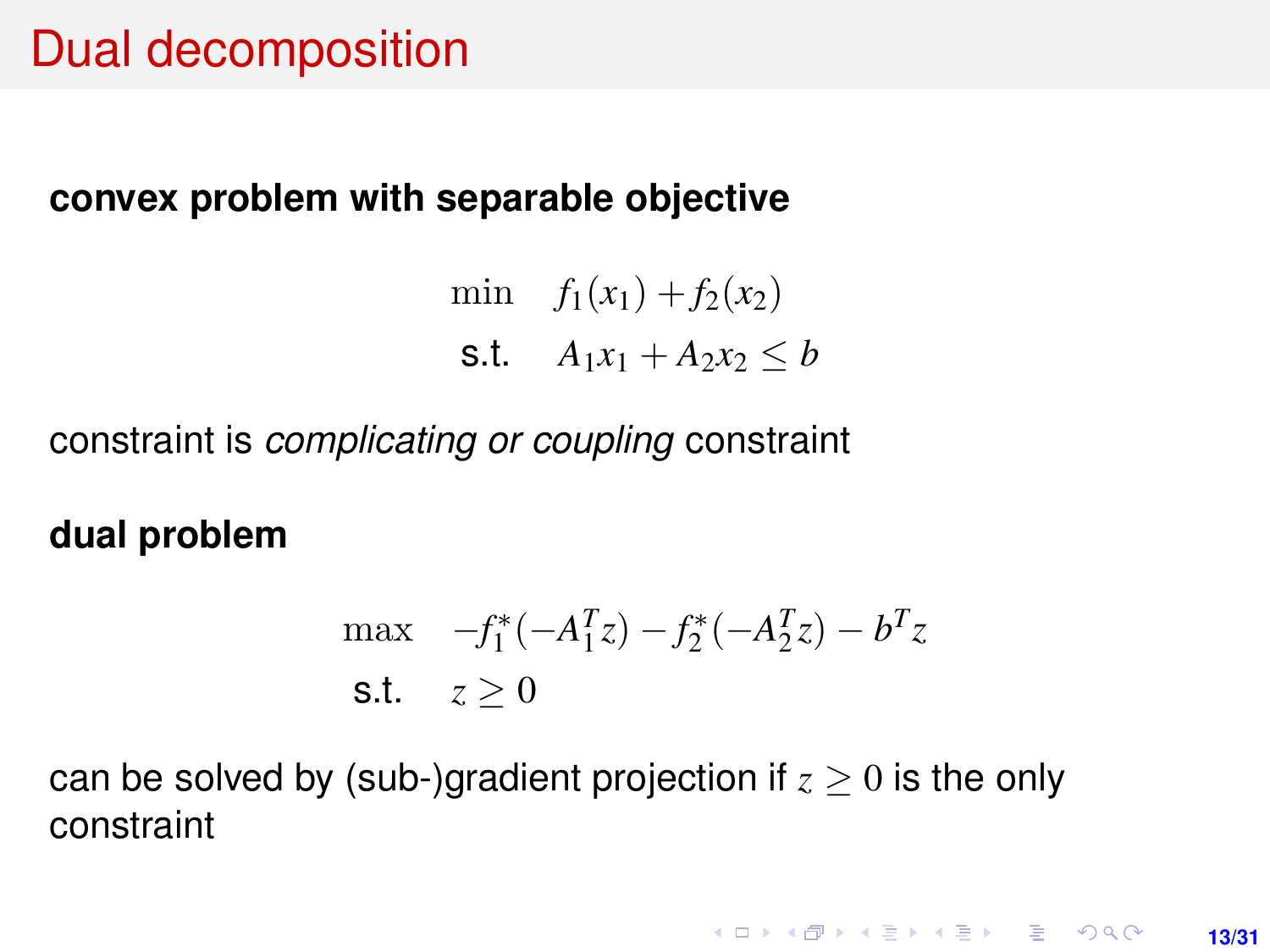### Dual subgradient projection

 ${\sf subproblems:}$  to calculate  $f^*_j(-A_j^Tz)$  and a (sub-) gradient for it,

min (over  $x_j$ )  $f_j(x_j) + z^T A_j x_j$ 

optimal value is  $f_j^*(-A_j^Tz)$ ; minimizer  $\hat{x}_j$  is in  $\partial f_j^*(-A_j^Tz)$ 

#### **dual subgradient projection method**

$$
\hat{x}_j = \operatorname*{argmin}_{x_j} (f_j(x_j) + z^T A_j x_j), \ j = 1, 2
$$
\n
$$
z^+ = (z + t(A_1 \hat{x}_1 + A_2 \hat{x}_2 - b))_+
$$

- $\bullet$  minimization problems over  $x_1, x_2$  are independent
- *z*-update is projected subgradient step  $(u_{+} = \max\{u, 0\})$ elementwise)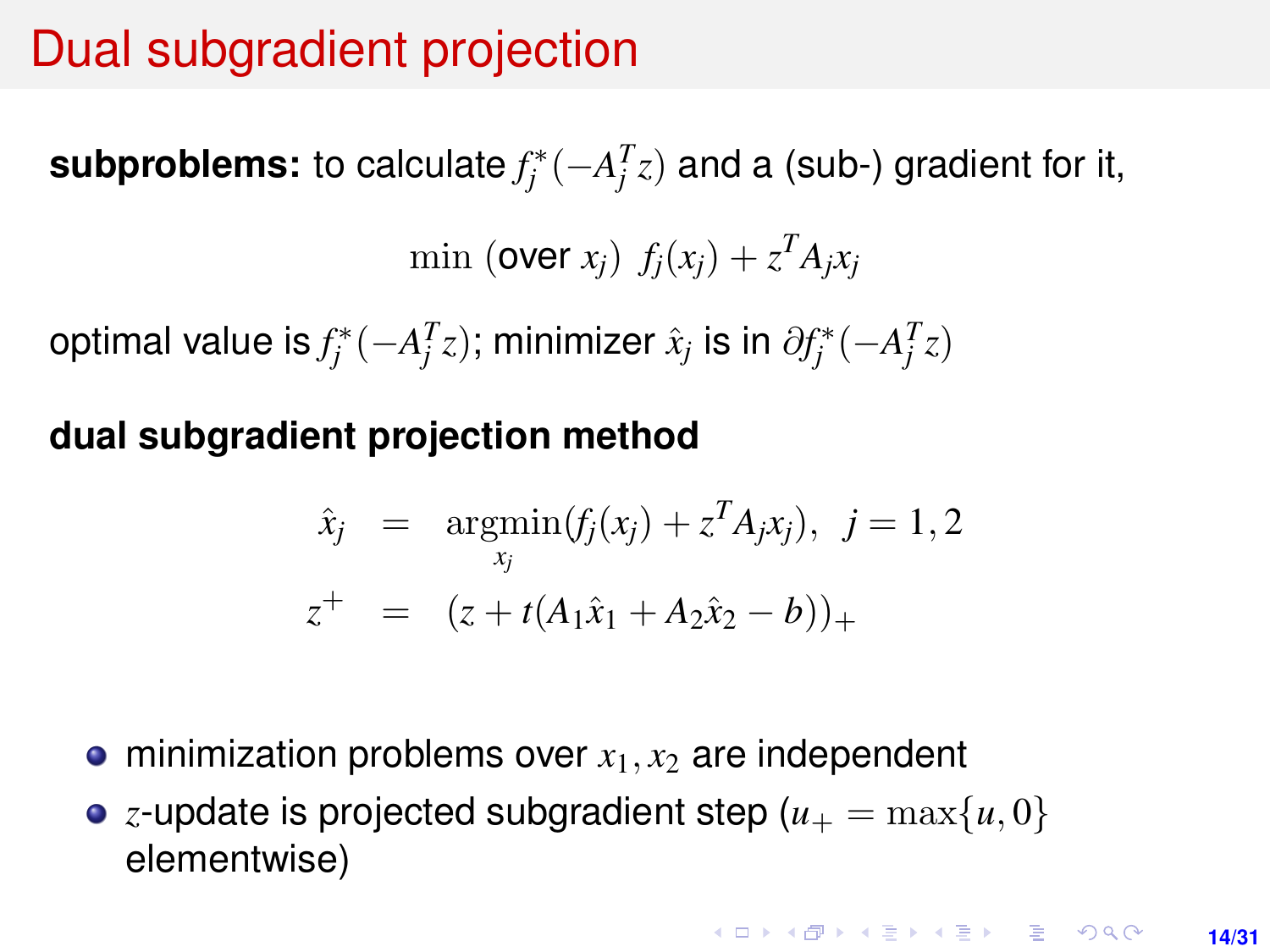# Interpretation as price coordination

- $\bullet$   $p = 2$  units in a system; unit *j* chooses decision variable  $x_i$
- constraints are limits on shared resources; *z<sup>i</sup>* is price of resource *i*
- dual update  $z_i^+ = (z_i ts_i)_+$  depends on slacks  $s = b - A_1 x_1 - A_2 x_2$ 
	- increases price  $z_i$  if resource is over-utilized  $(s_i < 0)$
	- decreases price  $z_i$  if resource is under-utilized  $(s_i > 0)$
	- never lets prices get negative

#### **distributed architecture**

- **o** central node sets prices *z*
- peripheral node *j* sets *xj*



**K ロ ▶ K 伺 ▶ K ヨ ▶ K ヨ ▶ │ ヨ** 

 $2QQ$ **15/31**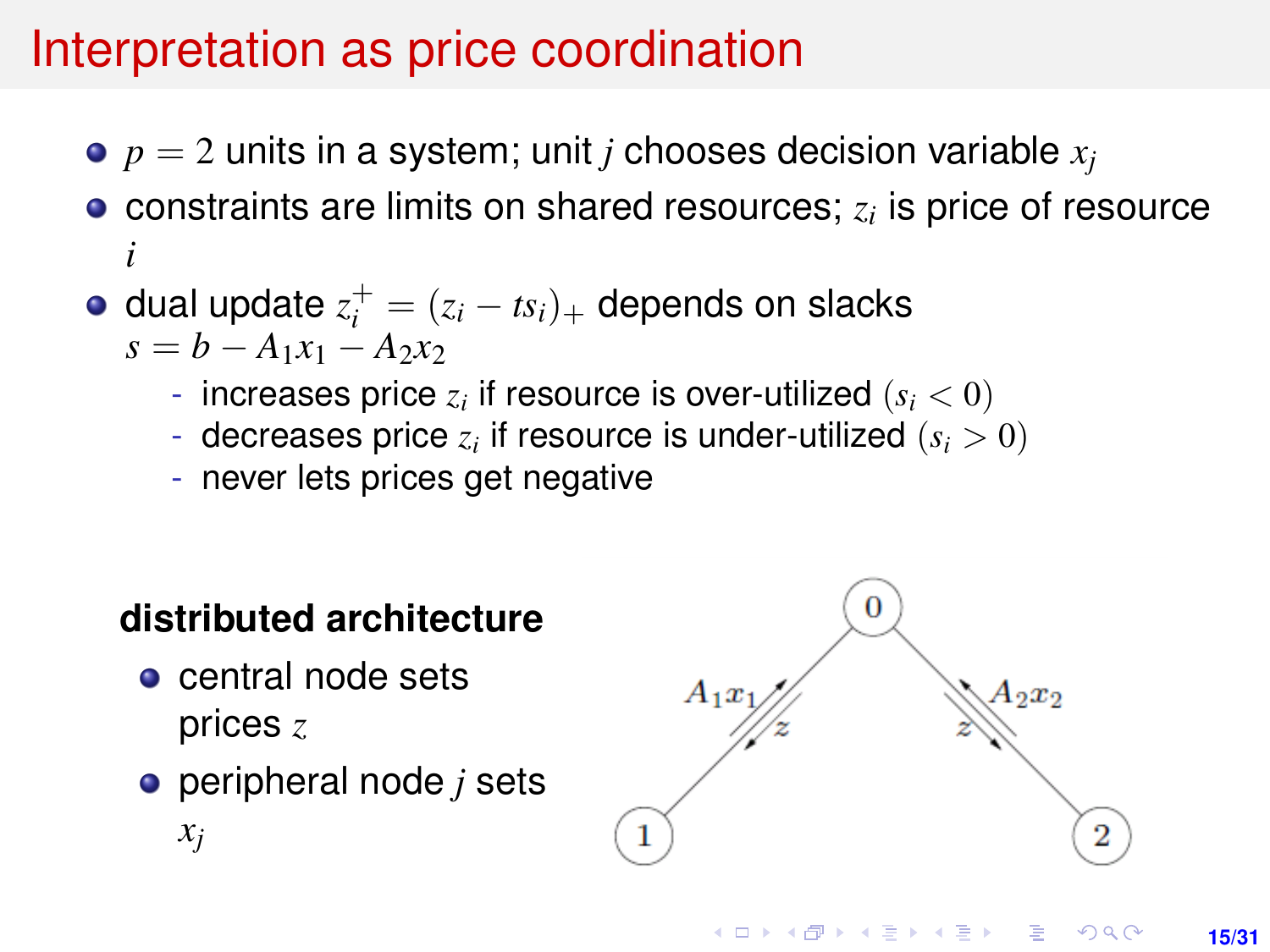### Quadratic programming example

$$
\begin{aligned}\n\min \qquad & \sum_{j=1}^{r} (x_j^T P_j x_j + q_j^T x_j) \\
\text{s.t.} \qquad & B_j x_j \leq d_j, \ \ j = 1, \dots, r \\
& \sum_{j=1}^{p} A_j x_j \leq b\n\end{aligned}
$$

 $r=10$ , variables  $x_j \in \mathbb{R}^{100}$  , 10 coupling constraints ( $A_j \in \mathbb{R}^{10 \times 100})$  $P_i$   $>$  0; implies dual function has Lipschitz continuous gradient

**subproblems:** each iteration requires solving 10 decoupled QPs

$$
\begin{aligned}\n\min (\text{over } x_j) & x_j^T P_j x_j + (q_j + A_j^T z)^T x_j \\
\text{s.t.} & B_j x_j \leq d_j\n\end{aligned}
$$

**KORKARK A BIK BIKA A GA A GA A GA A BIKA A BIKA A BIKA A BIKA A BIKA A BIKA A BIKA A BIKA A BIKA A BIKA A BIKA 16/31**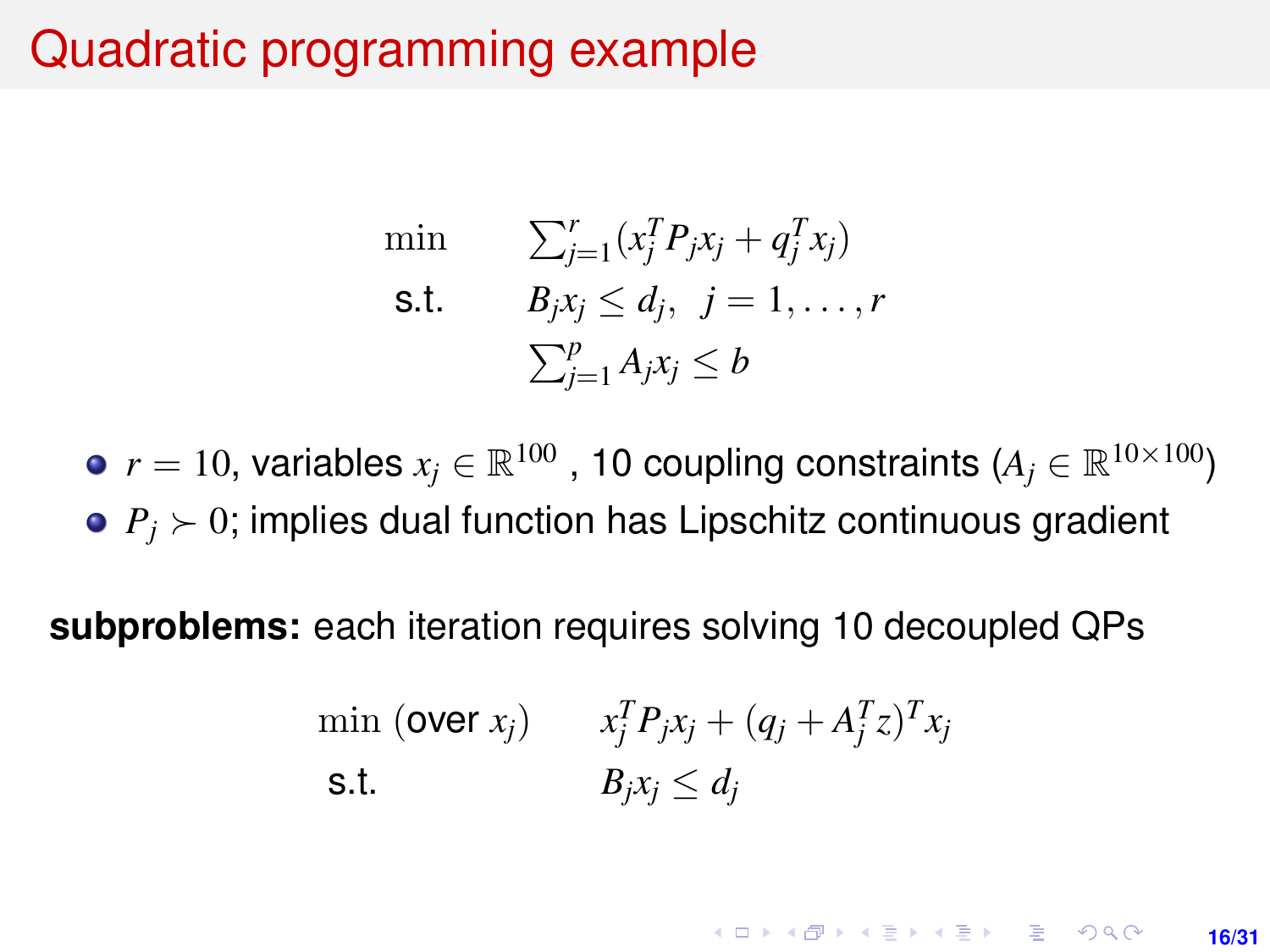gradient projection and fast gradient projection

- fixed step size (equal in the two methods)
- plot shows dual objective gap

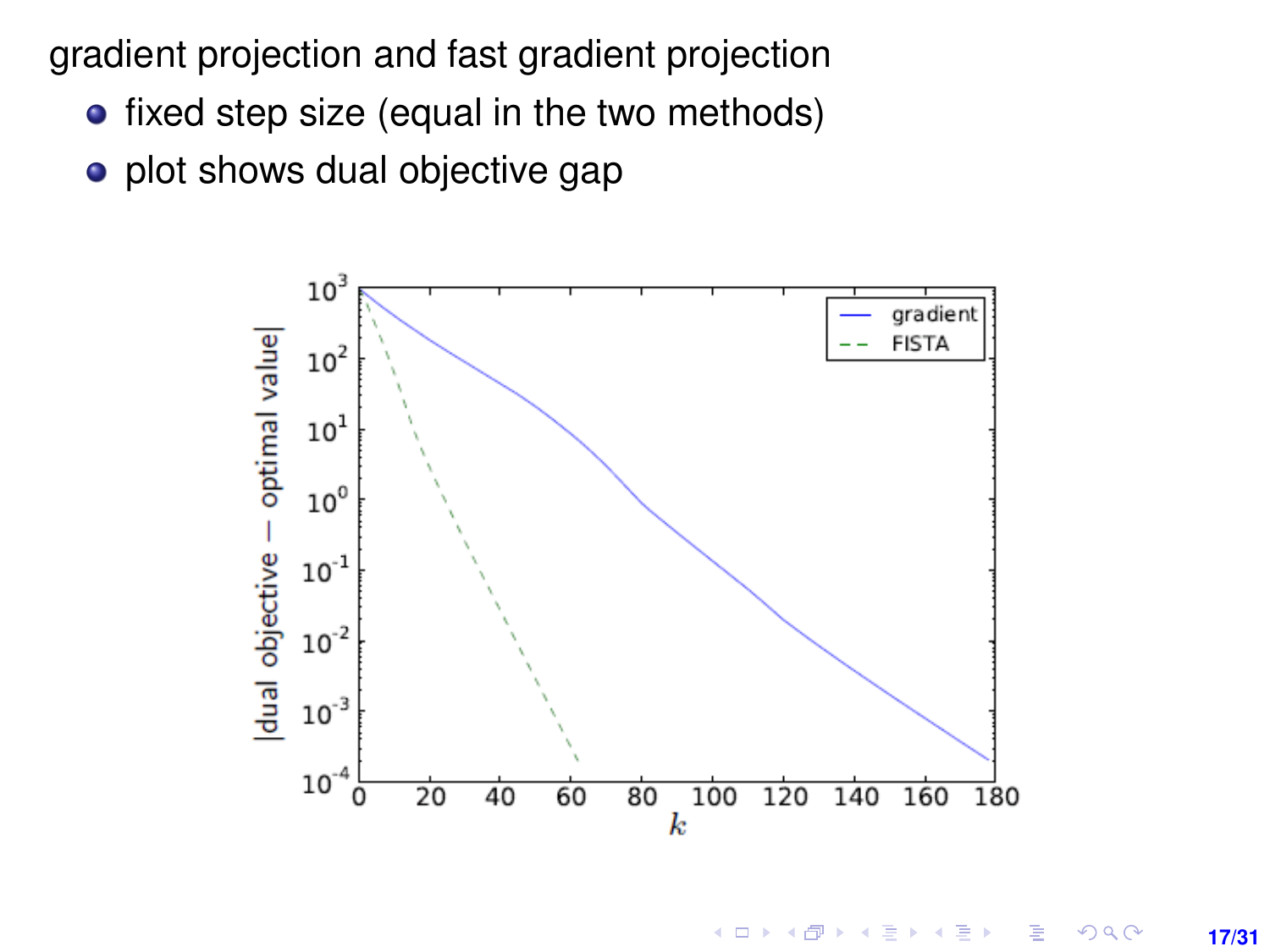- introduction: dual methods
- gradient and subgradient of conjugate

**18/31**

**KORKARK KERKER DRAM** 

- **o** dual decomposition
- **network utility maximization**
- **•** network flow optimization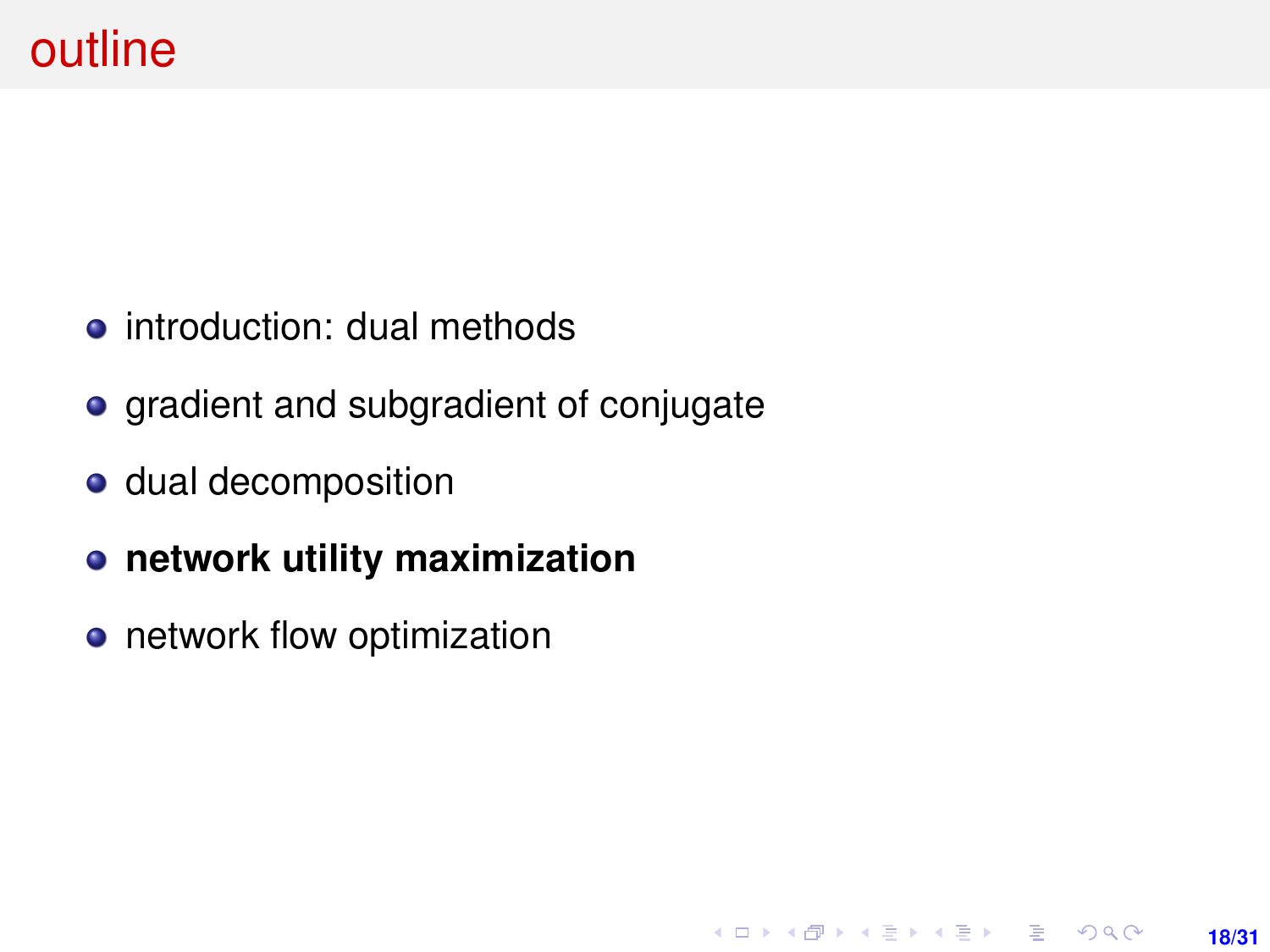# Network utility maximization

#### **network flows**

- *n* flows, with fixed routes, in a network with *m* links
- variable  $x_i \geq 0$  denotes the rate of flow *j*
- flow utility is  $U_j: \mathbb{R} \to \mathbb{R}$ , concave, increasing

#### **capacity constraints**

- $\bullet$  traffic  $y_i$  on link *i* is sum of flows passing through it
- $y = Rx$ , where *R* is the routing matrix

$$
R_{ij} = \begin{cases} 1 & \text{flow } j \text{ passes over link } i \\ 0 & \text{otherwise} \end{cases}
$$

 $\bullet$  link capacity constraint:  $y < c$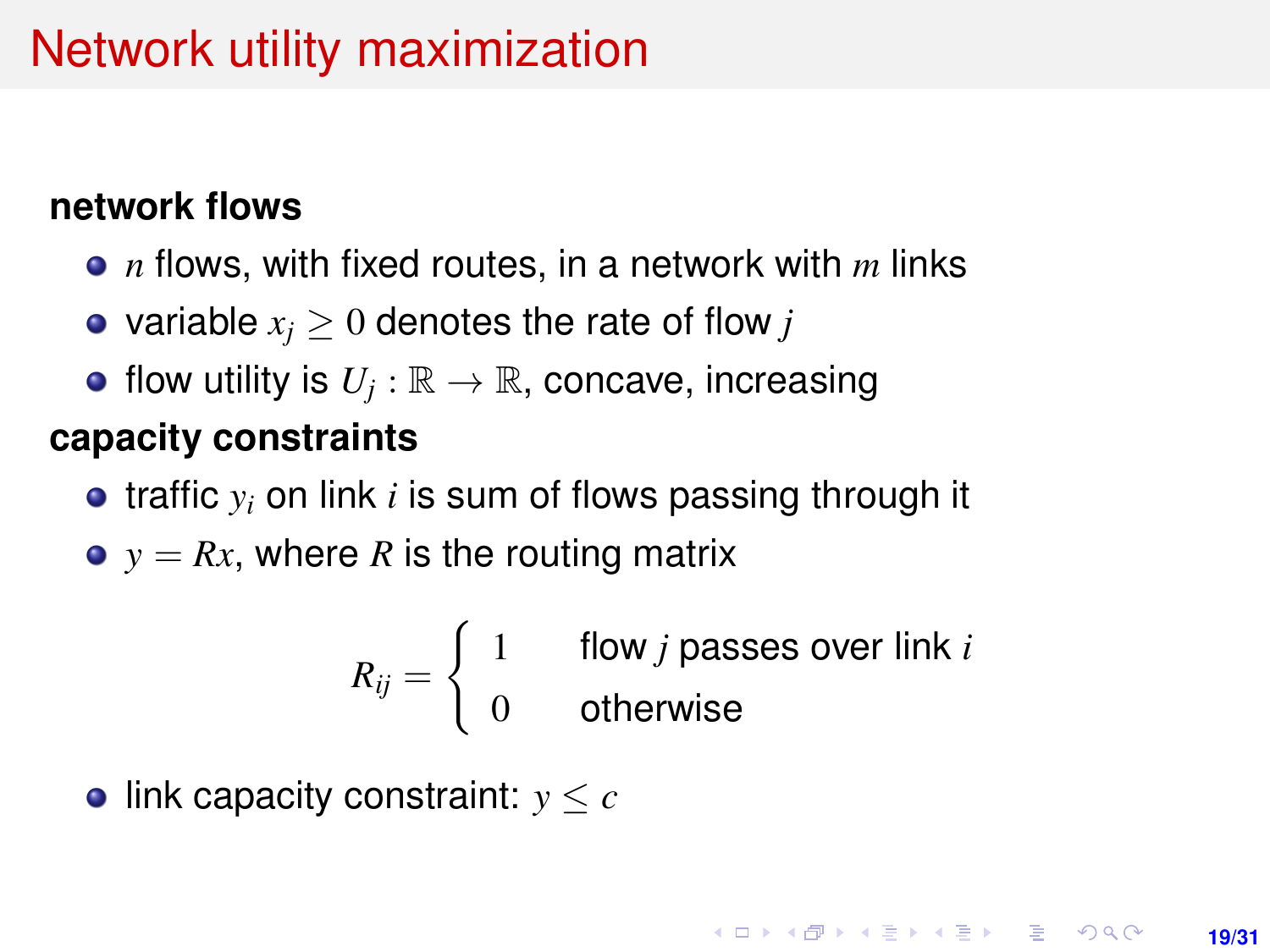## Dual network utility maximization problem

max  $\sum_{j=1}^n U_j(x_j)$ s.t.  $Rx \leq c$ 

a convex problem; dual decomposition gives decentralized method

#### **dual problem**

$$
\min \t c^T z + \sum_{j=1}^n (-U_j)^*(r_j^T z)
$$
  
s.t.  $z \ge 0$ 

- *zi* is price (per unit flow) for using link *i*
- $r_j^T z$  is the sum of prices along route*j (r<sub>j</sub>* is *j*th column of *R*)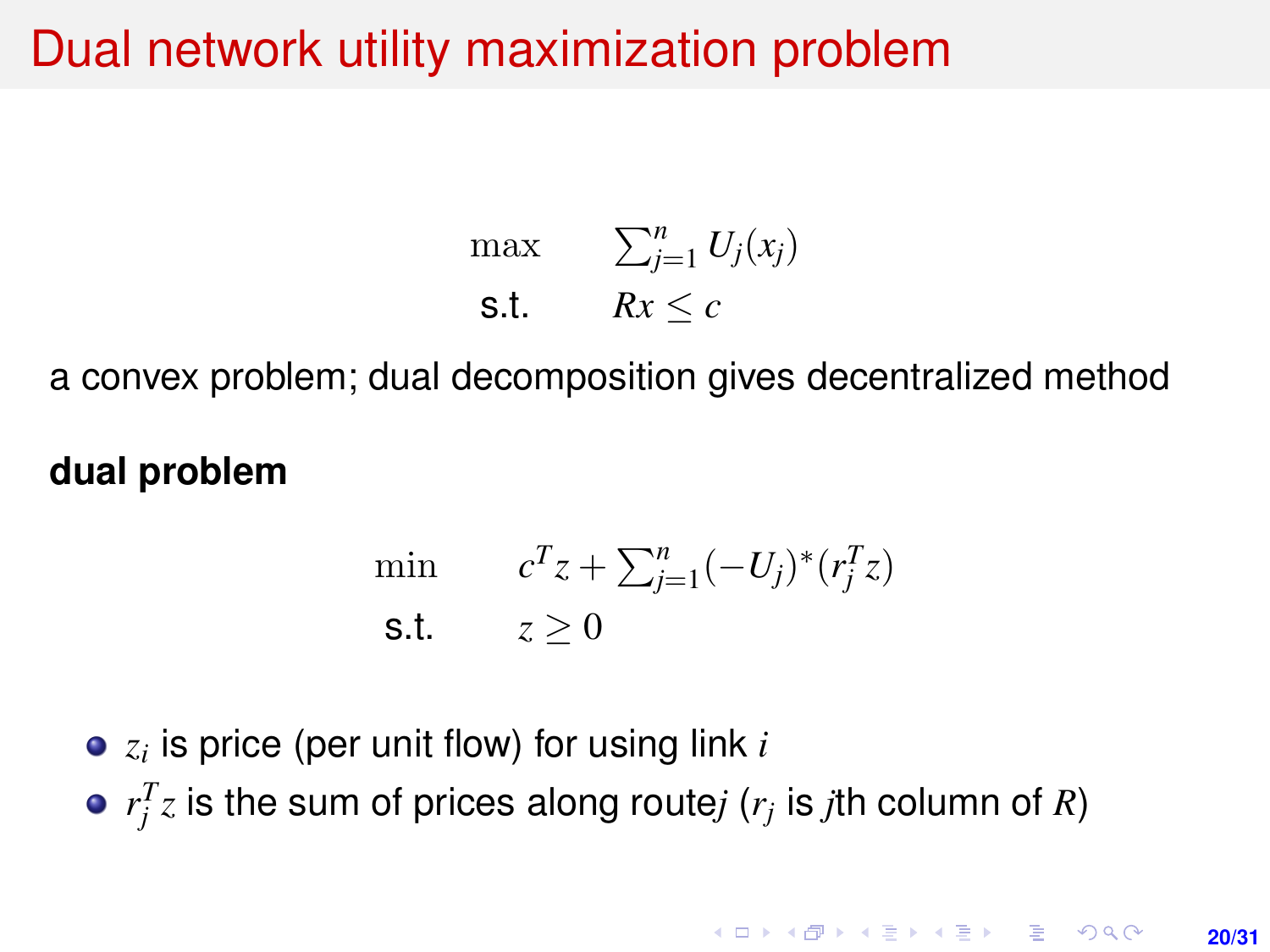# (Sub-)gradients of dual function

### **dual objective**

$$
f(x) = c^{T}z + \sum_{j=1}^{n} (-U_{j})^{*}(r_{j}^{T}z)
$$
  
=  $c^{T}z + \sum_{j=1}^{n} \sup_{x_{j}} (U_{j}(x_{j}) - (r_{j}^{T}z)x_{j})$ 

#### **subgradient**

$$
c - R\hat{x} \in \partial f(z) \text{ where } \hat{x}_j = \underset{x_j}{\operatorname{argmax}} (U_j(x_j) - (r_j^T z)x_j)
$$

- if *U<sup>j</sup>* is strictly concave, this is a gradient
- $r_j^T z$  is the sum of link prices along route  $j$
- *c* − *R*ˆ*x* is vector of link capacity margins for flow ˆ*x*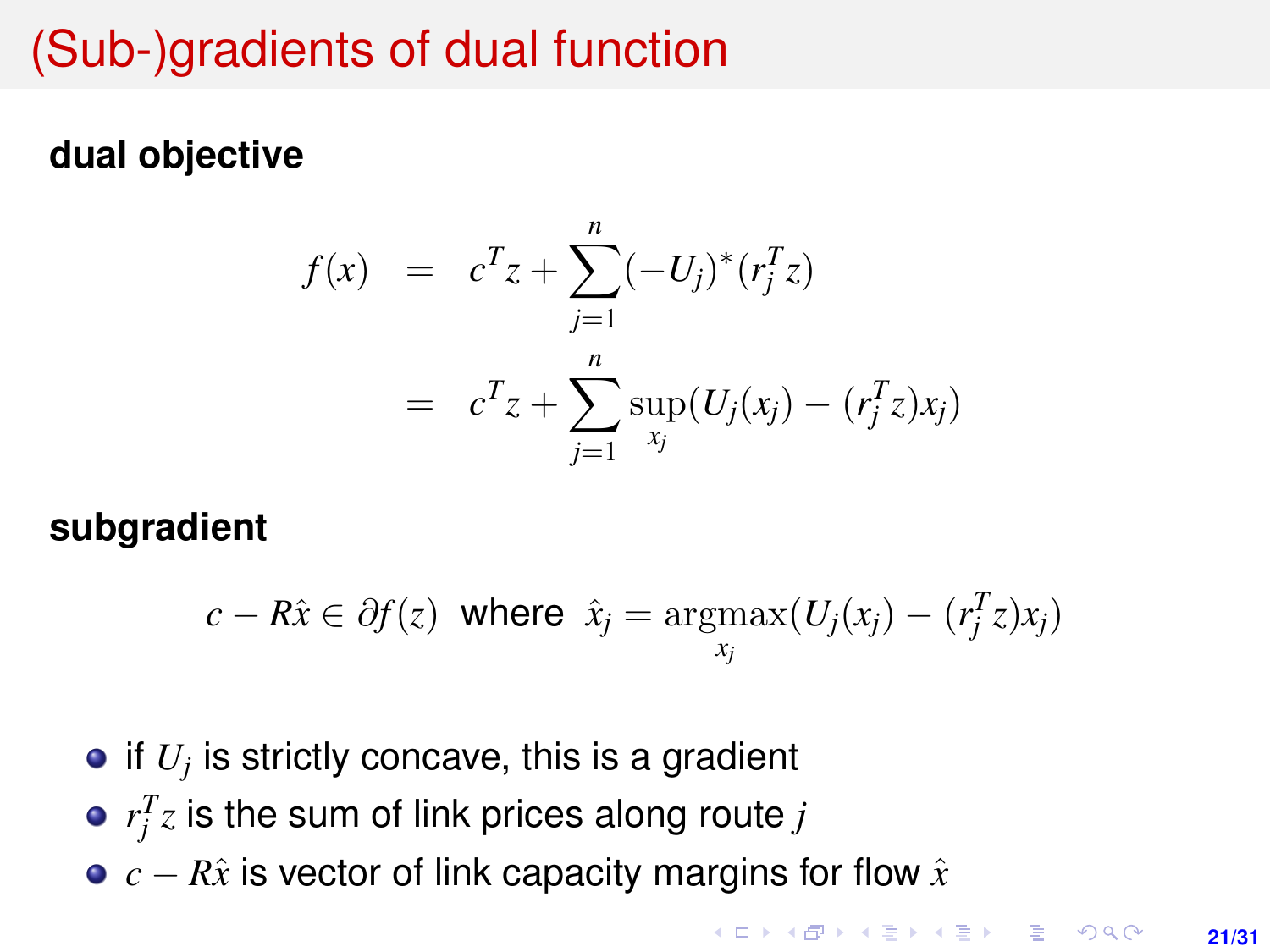# Dual decomposition algorithm

given initial link price vector  $z > 0$  (  $e.g., z = 1$ ), repeat:

- 1 sum link prices along each route: calculate  $\lambda_j = r_j^T z$  for  $j=1,\ldots,n$
- 2 optimize flows (separately) using flow prices

$$
\hat{x}_j = \operatorname*{argmax}_{x_j} (U_j(x_j) - \lambda_j x_j), \ \ j = 1, \ldots, n
$$

- 3 calculate link capacity margins  $s = c R\hat{x}$
- 4 update link prices using projected (sub-)gradient step with step *t*

$$
z := (z - ts)_+
$$

#### **decentralized:**

- to find  $\lambda_j, \hat{x}$  source  $j$  only needs to know the prices on its route
- to update  $s_i, z_i$  , link  $i$  only needs to know the flows that pass through it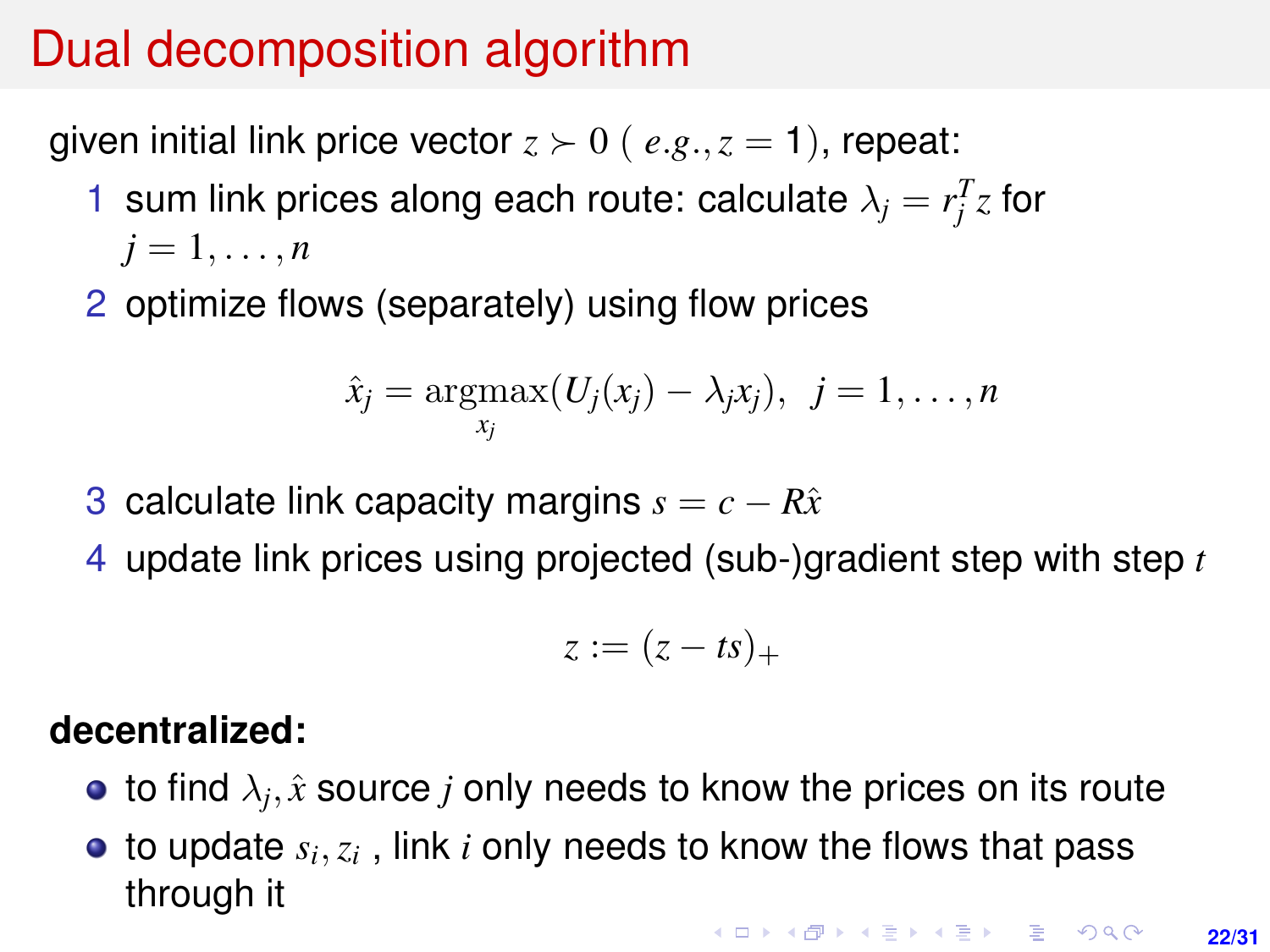- introduction: dual methods
- gradient and subgradient of conjugate

**23/31**

**KORKARK KERKER DRAM** 

- o dual decomposition
- network utility maximization
- **network flow optimization**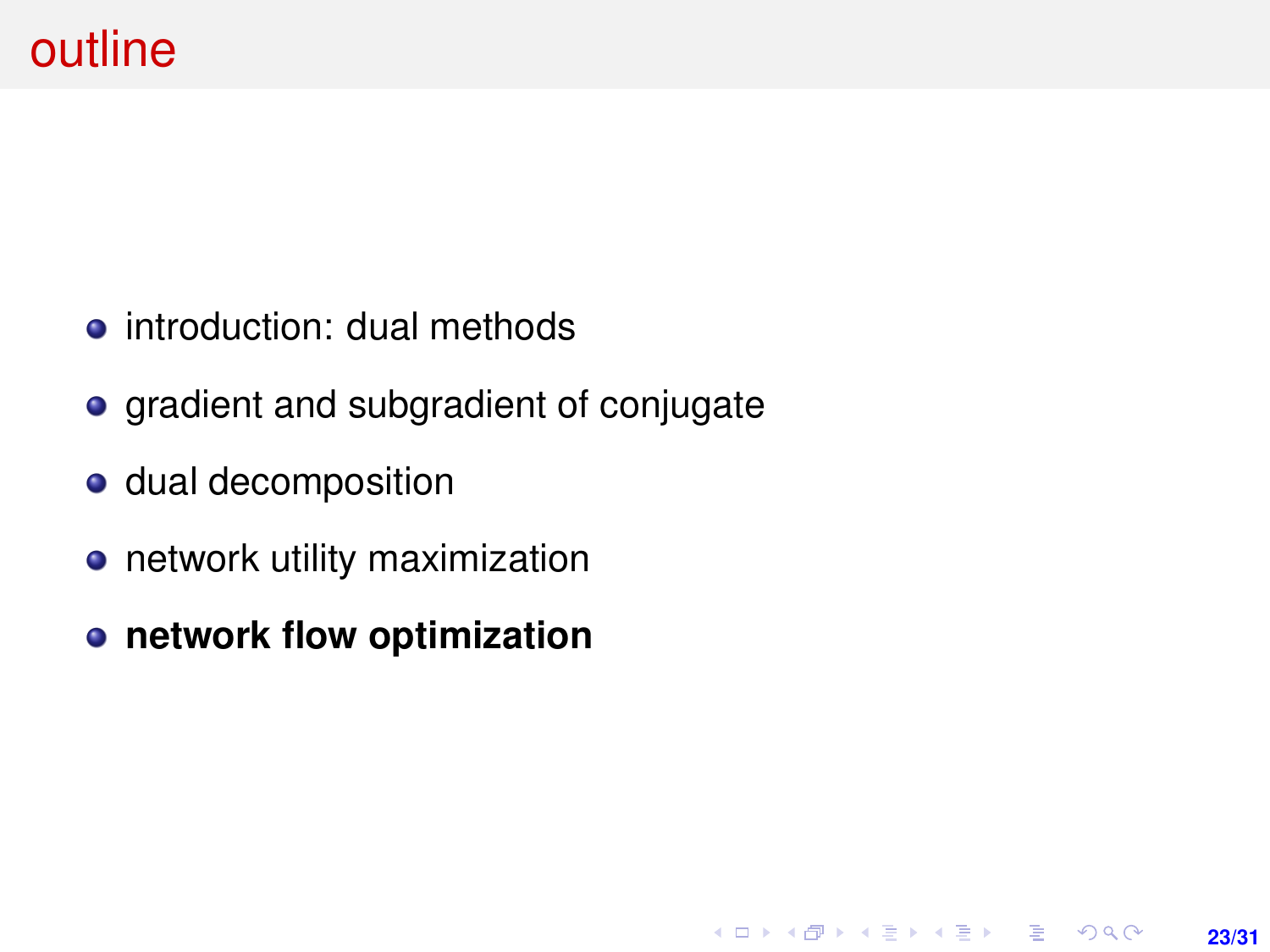# <span id="page-23-0"></span>Single commodity network flow

#### **network**

- connected, directed graph with *n* links/arcs, *m* nodes
- node-arc incidence matrix  $A \in \mathbb{R}^{m \times n}$  is

$$
A_{ij} = \begin{cases} 1 & \text{arc } j \text{ enters node } i \\ -1 & \text{arc } j \text{ leaves node } i \\ 0 & \text{otherwise} \end{cases}
$$

#### **flow vector and external sources**

- variable *x<sup>j</sup>* denotes flow (traffic) on arc *j*
- $\mathit{b}_{i}$  is external demand (or supply) of flow at node  $\mathit{i}$  (satisfies  $$
- $\bullet$  flow conservation:  $Ax = b$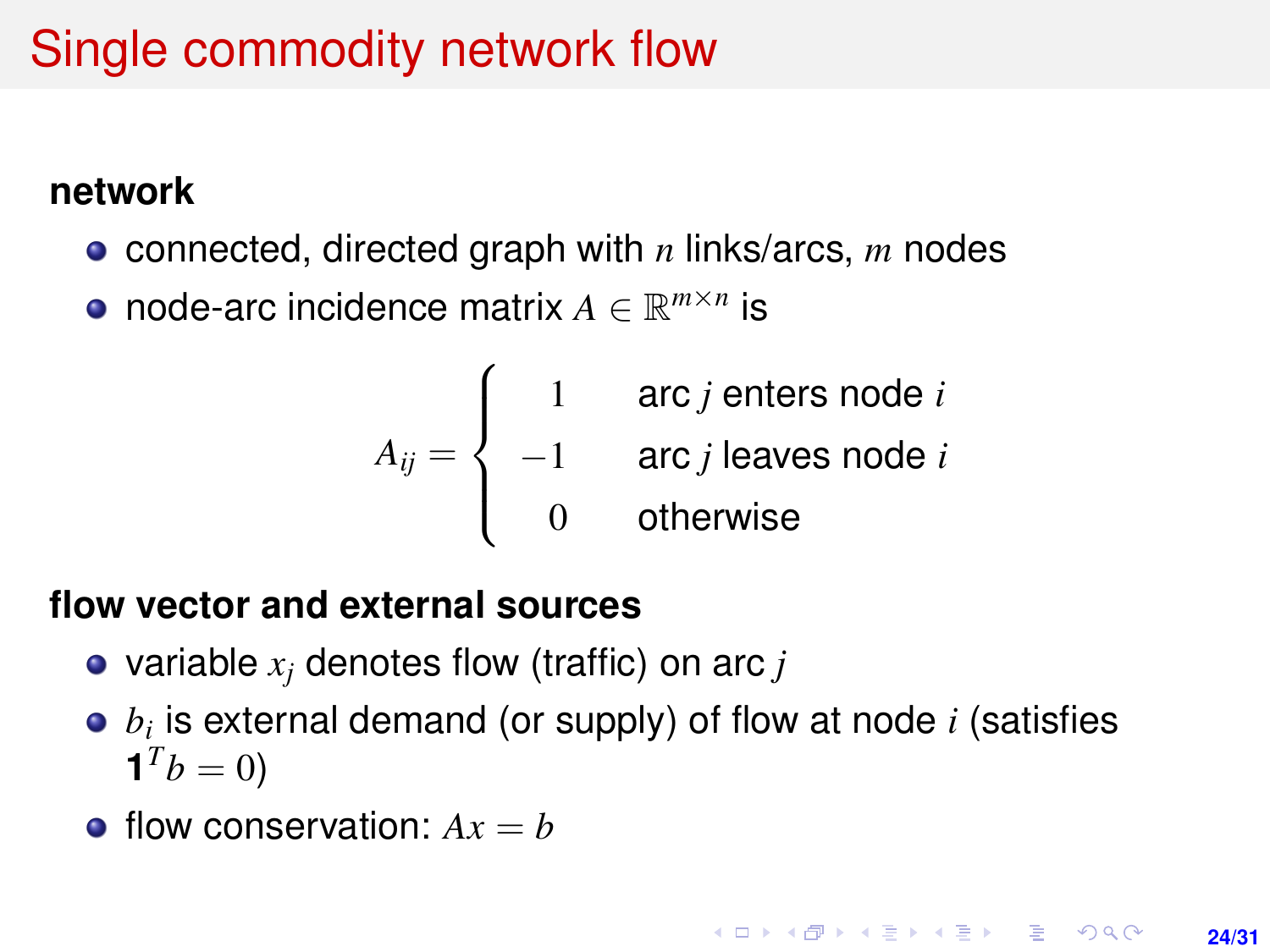# <span id="page-24-0"></span>Network flow optimization problem

$$
\begin{aligned}\n\min \qquad & \phi(x) = \sum_{j=1}^{n} \phi_j(x_j) \\
\text{s.t.} \qquad & Ax = b\n\end{aligned}
$$

- $\bullet$   $\phi$  is a separable sum of convex functions
- dual decomposition yields decentralized solution method

**dual problem** (  $a_j$  is jth column of  $A$ )

$$
\max \ -b^T z - \sum_{j=1}^n \phi_j^*(-a_j^T z)
$$

- dual variable *z<sup>i</sup>* can be interpreted as potential at node *i*
- $y_j = -a_j^T z$  is the potential difference across arc *j* (pot[ent](#page-23-0)i[al](#page-25-0) [a](#page-23-0)[t](#page-24-0) start nod[e](#page-25-0) minus potential at e[nd](#page-0-0) [n](#page-30-0)[od](#page-0-0)[e\)](#page-30-0)<br> $\frac{1}{2}$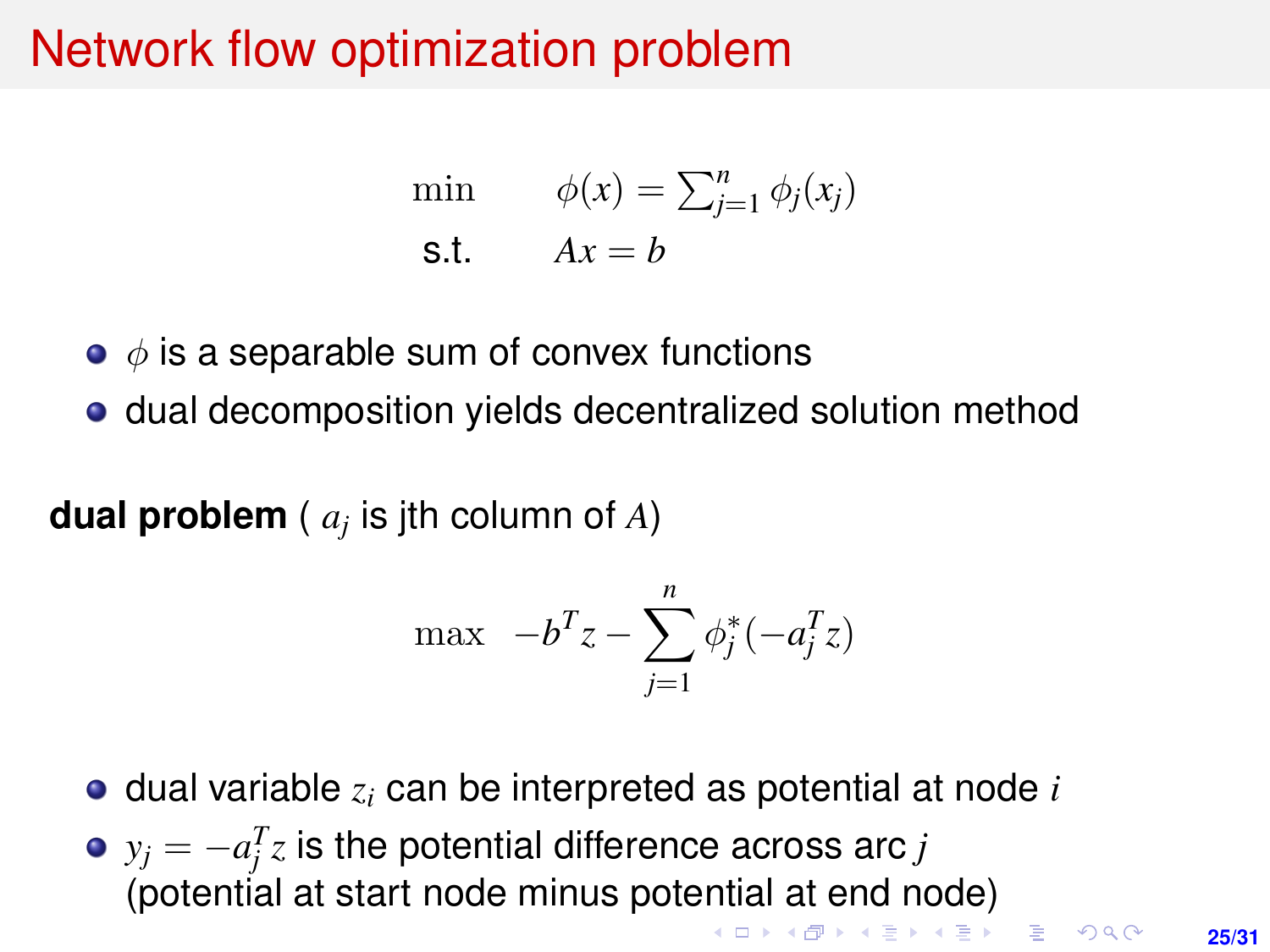### <span id="page-25-0"></span>(Sub-)gradients of dual function

#### **negative dual objective**

$$
f(z) = b^{T} z + \sum_{j=1}^{n} \phi_{j}^{*} (-a_{j}^{T} z)
$$

#### **subgradient**

$$
b - A\hat{x} \in \partial f(z) \text{ where } \hat{x}_j = \operatorname{argmin}(\phi_j(x_j) + (a_j^T z)x_j)
$$

**26/31**

**KORKARK KERKER DRAM** 

**•** this is a gradient if the functions  $\phi_i$  are strictly convex if  $\phi_j$  is differentiable,  $\phi'_j(\hat{x}_j) = -a_j^T z_j$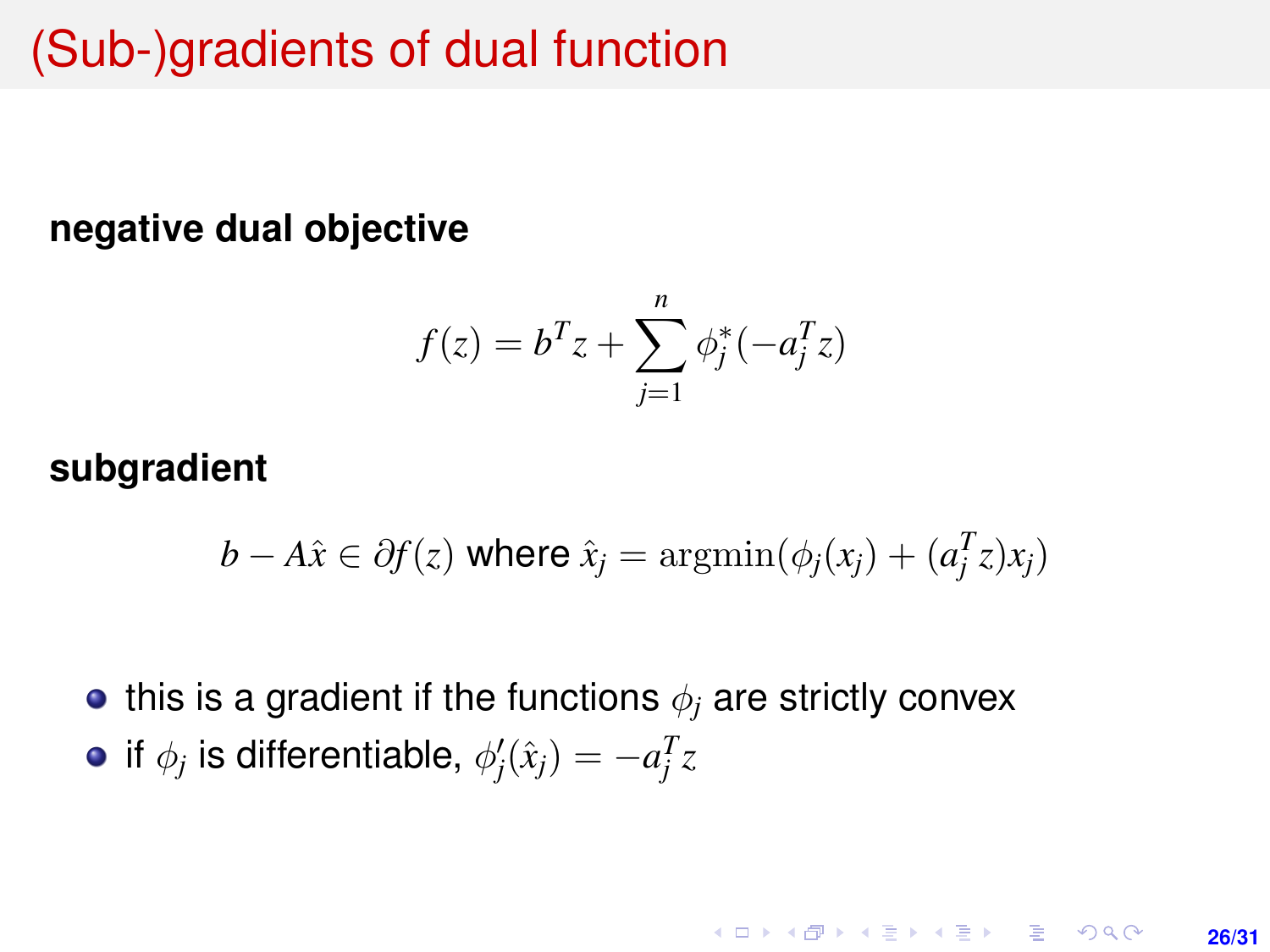## Dual decomposition network flow algorithm

given initial potential vector *z*, repeat

1 determine link flows from potential differences  $y = -A<sup>T</sup>z$ 

$$
\hat{x}_j = \operatorname*{argmin}_{x_j} (\phi_j(x_j)^\cdot y_j x_j), j = 1, \ldots, n
$$

- 2 compute flow residual at each node:  $s := b A\hat{x}$
- 3 update node potentials using (sub-)gradient step with step size *t*

$$
z:=z-ts
$$

#### **decentralized**

- flow is calculated from potential difference across arc
- node potential is updated from its own flow surplus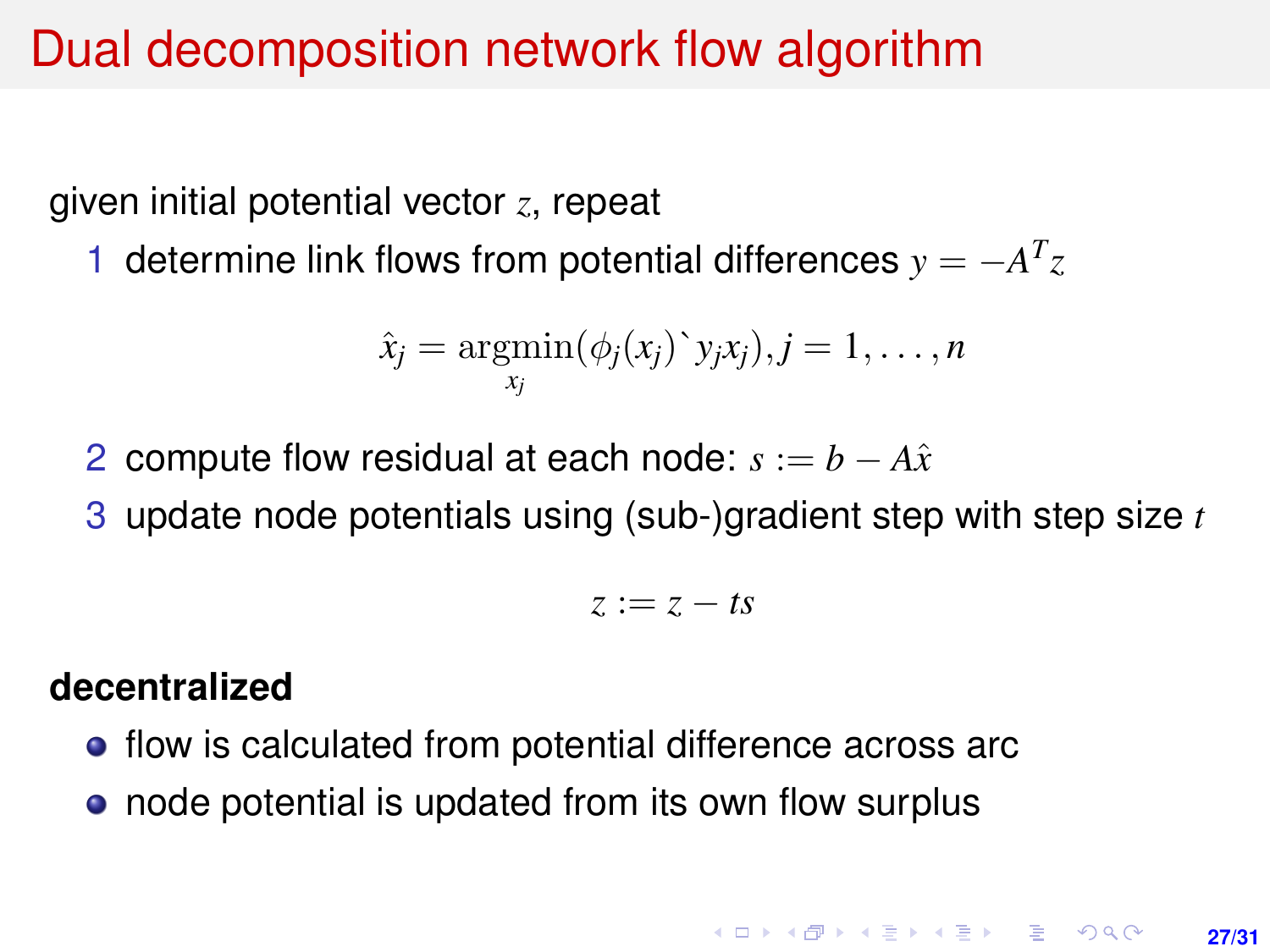# Electrical network interpretation

network flow optimality conditions (with differentiable  $\phi_i$ )

$$
Ax = b
$$
,  $y + ATz = 0$ ,  $y_j = \phi'_j(x_j)$ ,  $j = 1, ..., n$ 

network with node incidence matrix A, nonlinear resistors in branches **Kirchhoff current law (KCL):** *Ax* = *b*

 $x_j$  is the current flow in branch *j*;  $b_i$  is external current extracted at node *i*

Kirchhoff voltage law (KVL):  $y + A^T z = 0$ 

 $z_j$  is node potential;  $y_j = -a_j^T z$  is *j*th branch voltage  $\textbf{current-voltage characterics: } y_j = \phi_j'(x_j)$ 

for example,  $\phi_j(x_j) = R_j x_j^2/2$  for linear resistor  $R_j$ 

current and potentials in circuit are optimal flows and dual variables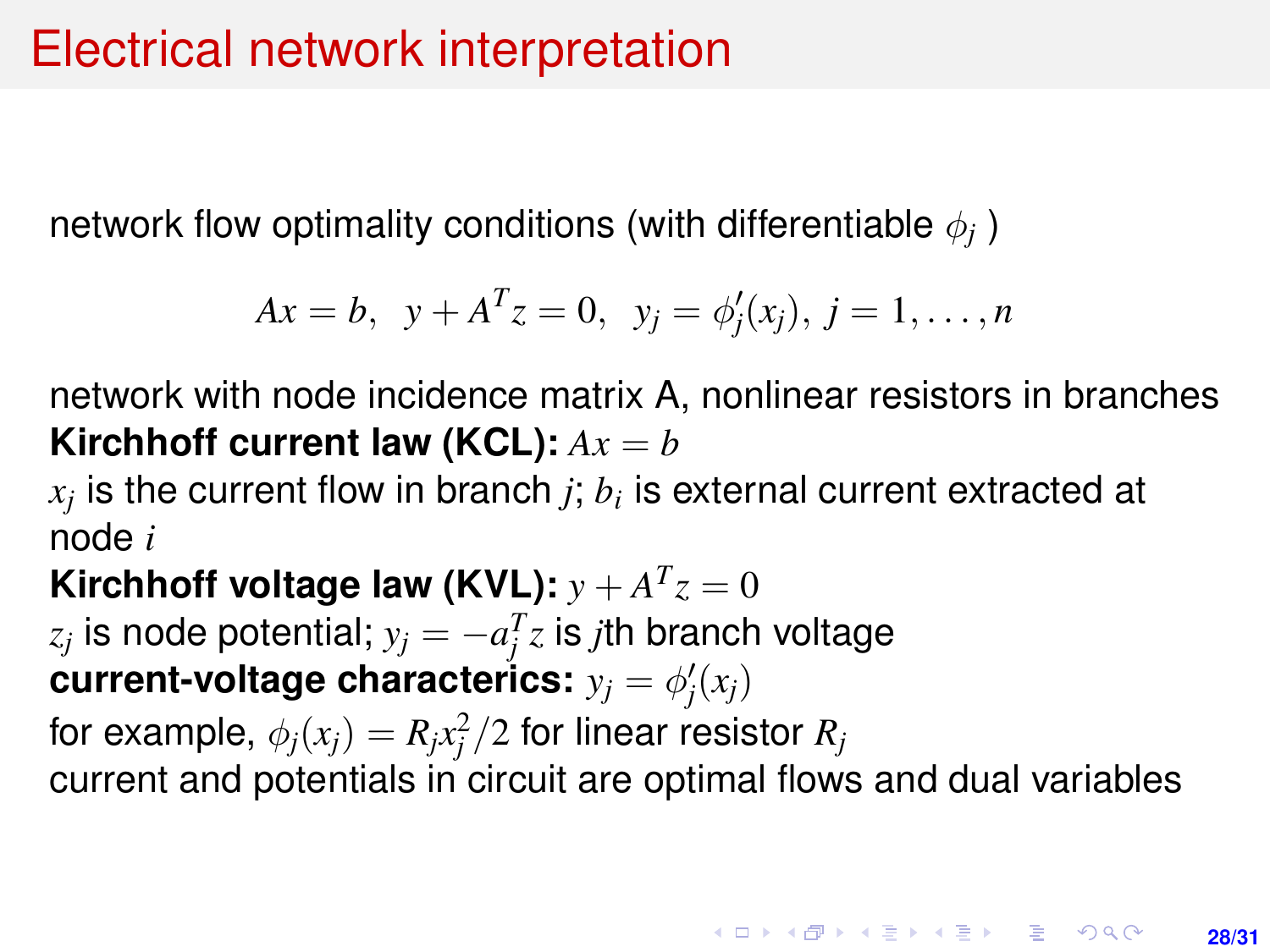### Example: minimum queueing delay

**flow cost function and conjugate**  $(c_i > 0$  are link capacities):

$$
\phi_j(x_j) = \frac{x_j}{c_j - x_j}, \ \phi_j^*(y_j) = \begin{cases}\n(\sqrt{c_j y_j} - 1)^2 & y_j > 1/c_j \\
0 & y_j \le 1/c_j\n\end{cases}
$$

(with **dom**  $\phi_i = [0, c_i)$ )

 $\phi_j$  is differentiable except at  $x_j=0$ 

$$
\partial \phi_j(0) = (-\infty, 0], \quad \phi'_j(x_j) = \frac{c_j}{(c_j - x_j)^2} \ (0 < x_j < c_j)
$$

 $\phi_j^*$  is differentiable

$$
\phi_j^{*'}(y_j) = \begin{cases} 0 & y_j \leq 1/c_j \\ c_j - \sqrt{c_j/y_j} & y_j > 1/c_j \end{cases}
$$

**KORKARK KERKER DRAM 29/31**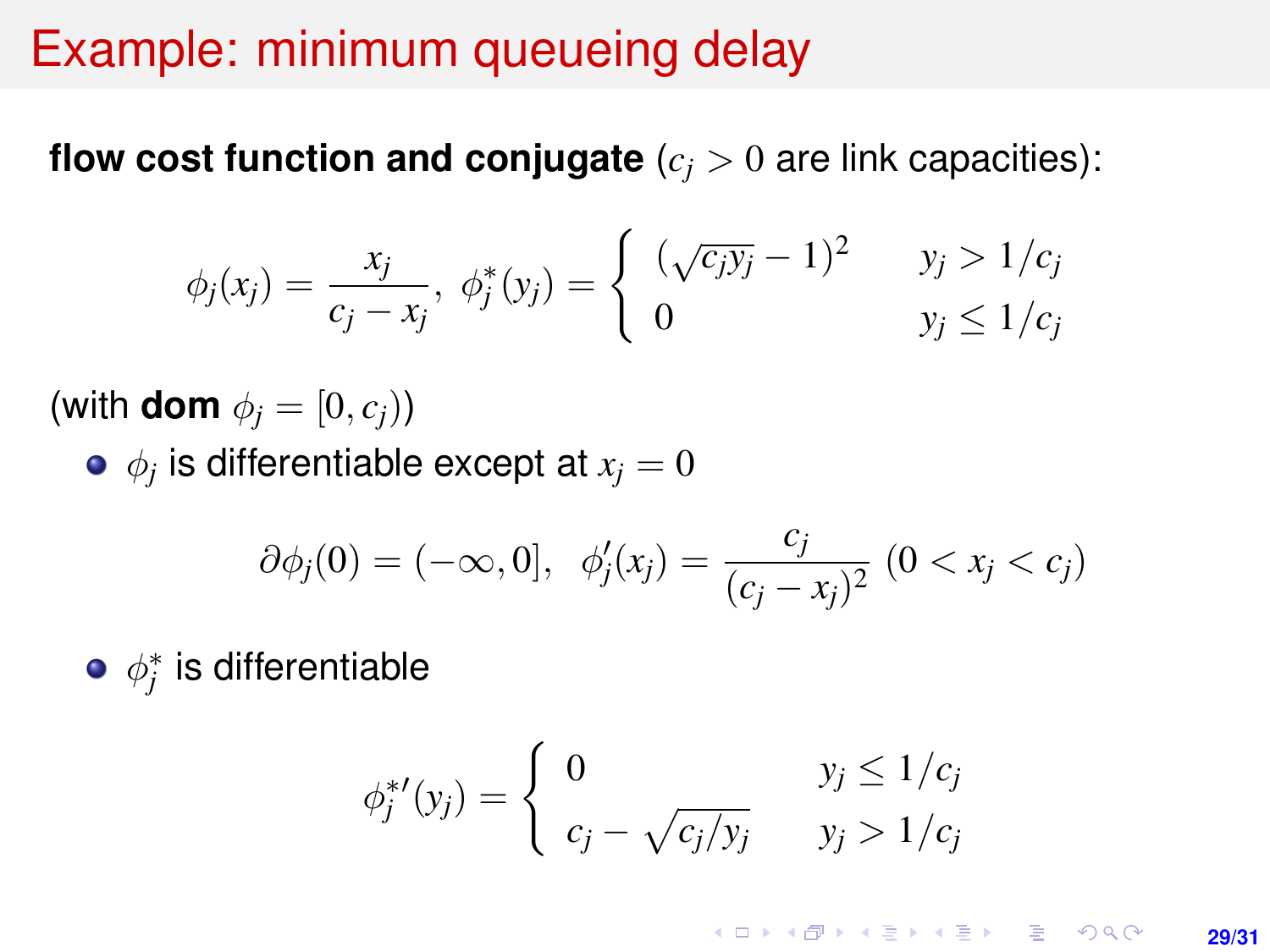flow cost function and conjugate  $(c_j = 1)$ 



#### **derivatives**



**30/31**